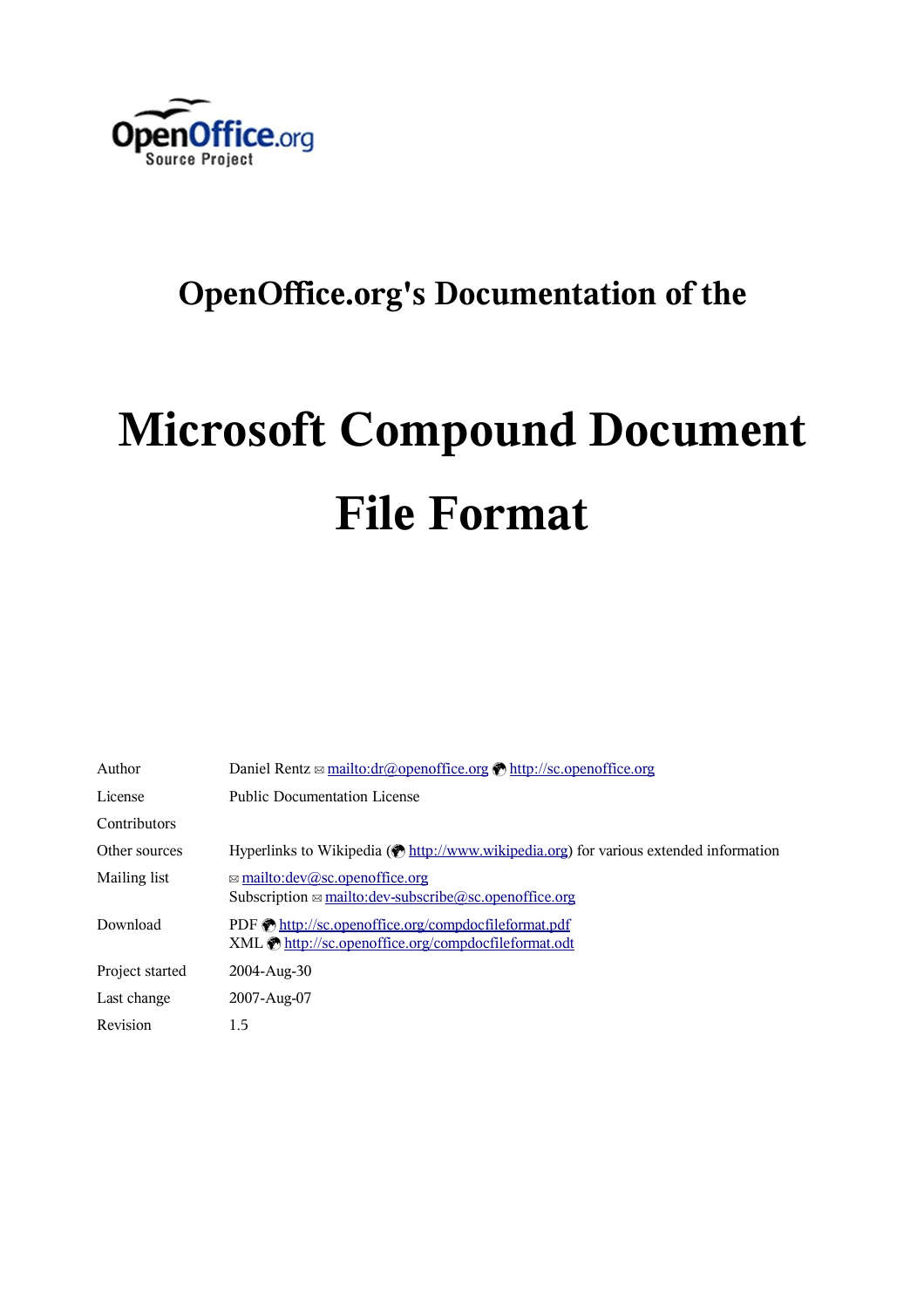# **Contents**

| $\mathbf{1}$   | Introduction<br>1.1<br><b>License Notices</b><br>1.2<br>Abstract<br>1.3<br>Used Terms, Symbols, and Formatting                                                                                  | 3<br>3<br>3<br>4                 |
|----------------|-------------------------------------------------------------------------------------------------------------------------------------------------------------------------------------------------|----------------------------------|
| $\overline{2}$ |                                                                                                                                                                                                 | 5                                |
| 3              | Sectors and Sector Identifiers<br>3.1<br>3.2<br>Sector Chains and SecID Chains                                                                                                                  | 6<br>6<br>7                      |
| 4              | <b>Compound Document Header Contents</b><br>4.1<br><b>Byte Order</b><br>4.2<br><b>Sector File Offsets</b><br>4.3                                                                                | 8<br>8<br>9<br>9                 |
| 5              | <b>Master Sector Allocation Table</b><br>5.1<br>5.2<br><b>Sector Allocation Table</b>                                                                                                           | 10<br>10<br>11                   |
| 6              | <b>Short-Stream Container Stream</b><br>6.1<br>6.2<br>Short-Sector Allocation Table                                                                                                             | 12<br>12<br>12                   |
| 7              | Directory Structure<br>7.1<br>7.2<br><b>Directory Entries</b>                                                                                                                                   | 13<br>13<br>15                   |
| 8              | Example<br>8.1<br>Compound Document Header<br><b>Master Sector Allocation Table</b><br>8.2<br>8.3<br><b>Sector Allocation Table</b><br>Short-Sector Allocation Table<br>8.4<br>8.5<br>Directory | 17<br>17<br>19<br>19<br>20<br>21 |
| 9              | Glossary                                                                                                                                                                                        | 24                               |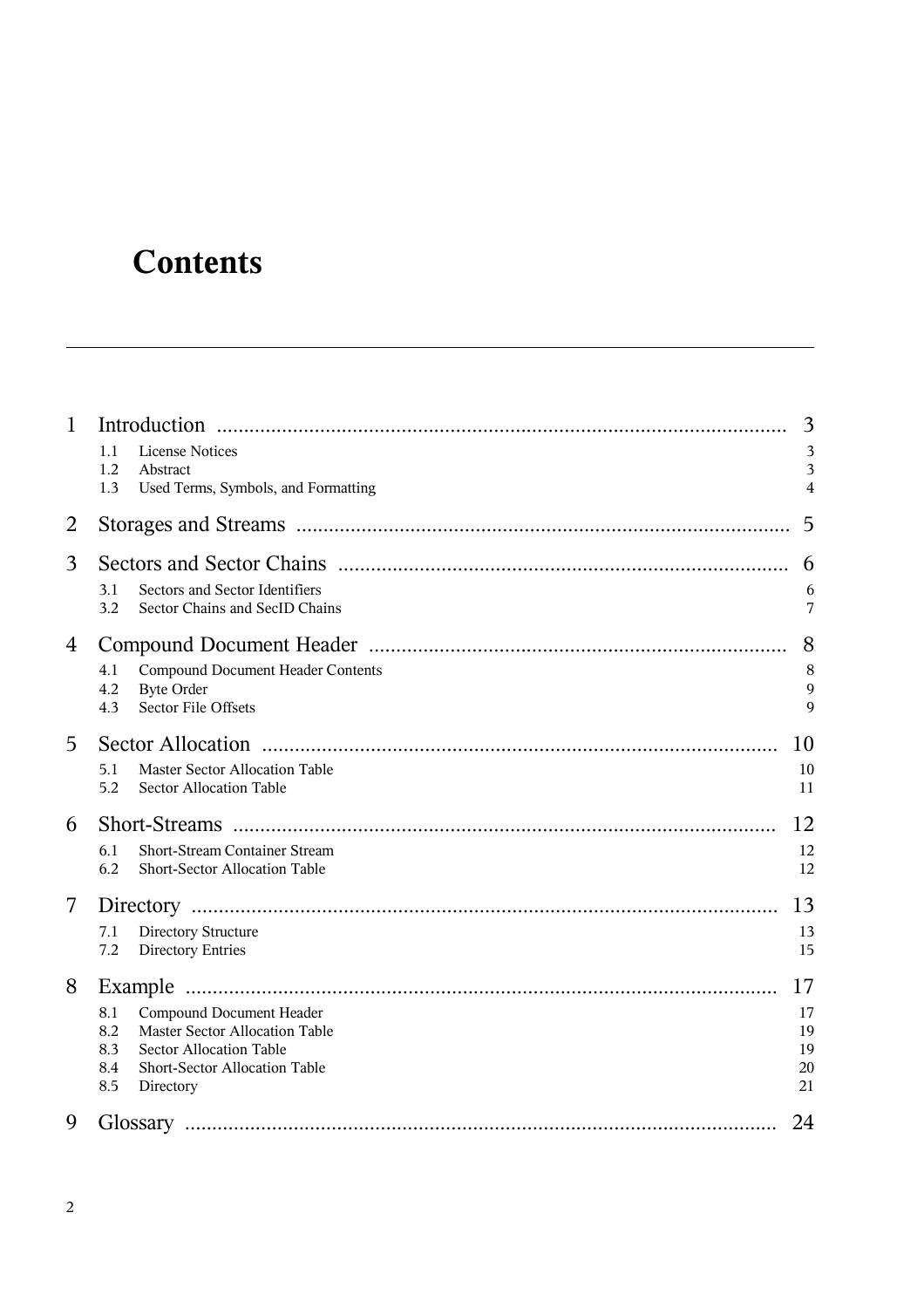# **1 Introduction**

# **1.1 License Notices**

#### **1.1.1 Public Documentation License Notice**

The contents of this Documentation are subject to the Public Documentation License Version 1.0 (the "License"); you may only use this Documentation if you comply with the terms of this License. A copy of the License is available at [http://www.openoffice.org/licenses/PDL.html.](http://www.openoffice.org/licenses/PDL.html)

The Original Documentation is "OpenOffice.org's Documentation of the Microsoft Compound Document File Format". The Initial Writer of the Original Documentation is Sun Microsystems, Inc., Copyright © 2003. All Rights Reserved. See title page for Author contact and Contributors.

All Trademarks are properties of their respective owners.

#### **1.1.2 Wikipedia**

Wikipedia Disclaimer: **M[http://en.wikipedia.org/wiki/Wikipedia:General\\_disclaimer](http://en.wikipedia.org/wiki/Wikipedia:General_disclaimer)** 

# <span id="page-2-0"></span>**1.2 Abstract**

This document contains a description of the binary format of Microsoft Compound Document files.

Compound document files are used to structure the contents of a document in the file. It is possible to divide the data into several *streams*, and to store these streams in different *storages* in the file. This way compound document files support a complete file system inside the file, the streams are like files in a real file system, and the storages are like sub directories.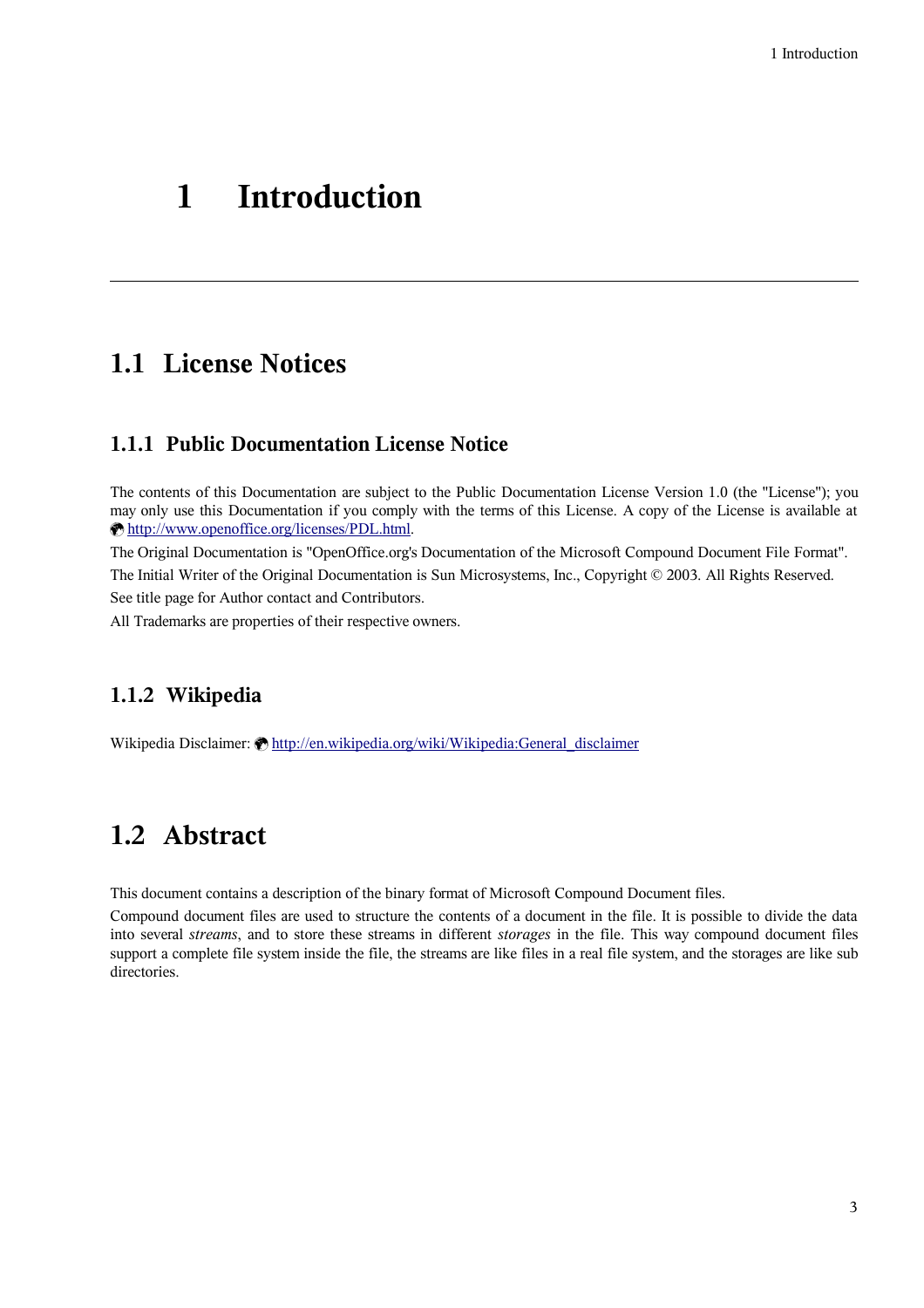# **1.3 Used Terms, Symbols, and Formatting**

#### • **References**

A reference to another chapter is symbolised by a little arrow:  $\rightarrow$ 1.1.

#### • **Examples**

An example is indented and marked with a light-grey border.

This is an example.

#### • **Numbers and Strings**

Numerical values are shown in several number systems:

| Number system | <b>Marking</b> | Example           |
|---------------|----------------|-------------------|
| Decimal       | None           | 1234              |
| Hexadecimal   | Trailing "H"   | $1234_{\rm H}$    |
| <b>Binary</b> | Trailing "2"   | 1001 <sub>2</sub> |

Constant strings are enclosed in quotation marks. They may contain specific values (control characters, unprintable characters). These values are enclosed in angle brackets.

Example of a string containing a control character: "abcdef<01 $_{\text{H}}$ >ghij".

#### • **Content Listings**

- The term "*Not used*" means: Ignore the data on import and write zero bytes on export. The same applies for unmentioned bits in bit fields.
- The term "*Unknown*" describes data fields with fixed but unknown contents. On export these fields have to be written as shown.
- At several places a variable is introduced, which represents the value of this field for later use, e.g. in formulas. An example can be found in  $\rightarrow 4.1$ .

#### • **Formulas**

Important formulas are shown in a light-grey box.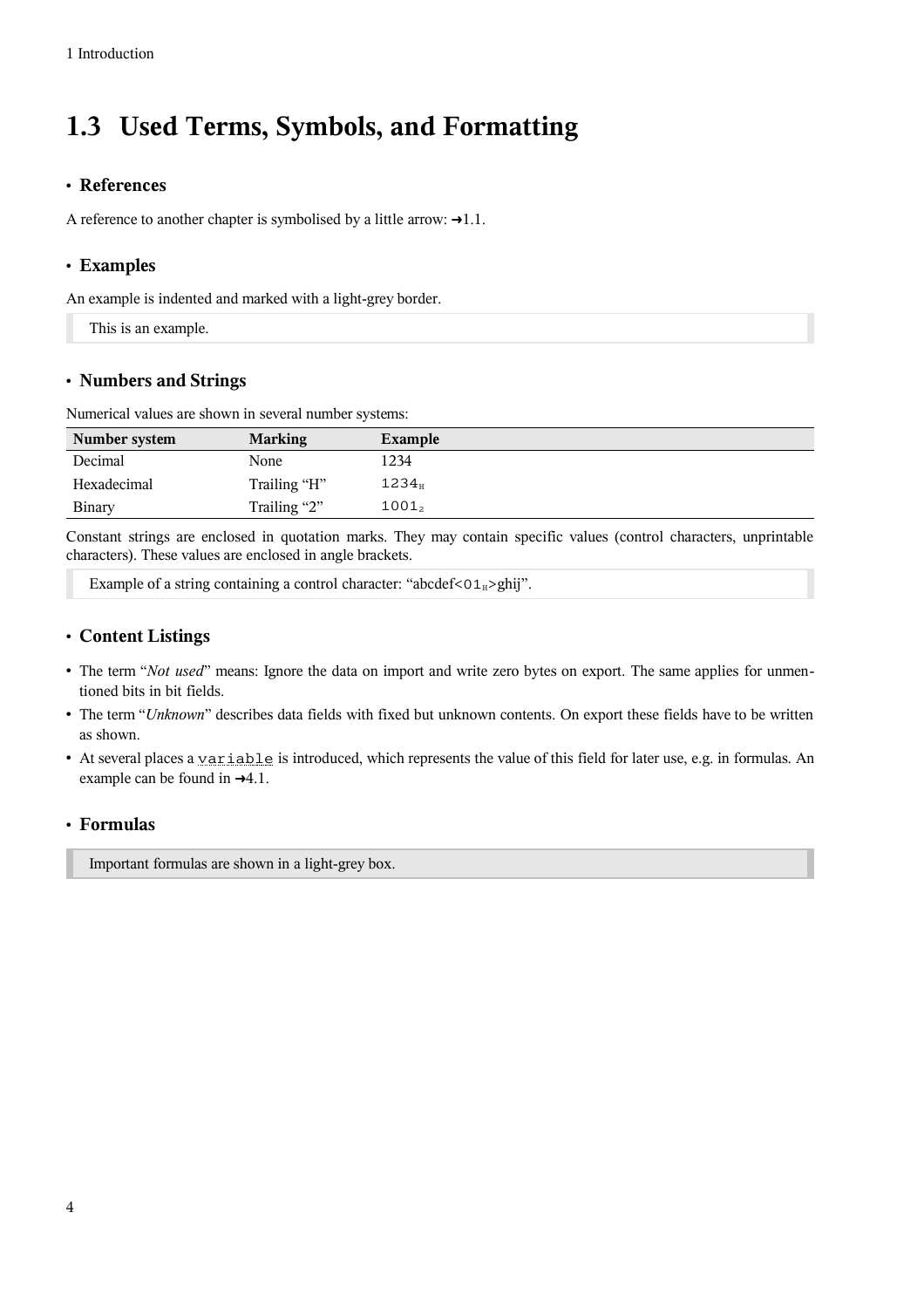# <span id="page-4-0"></span>**2 Storages and Streams**

Compound document files work similar to real file systems. They contain a number of independent data *streams* (like files in a file system) which are organised in a hierarchy of *storages* (like sub directories in a file system).

Storages and streams are named. The names of all storages and streams that are direct members of a storage must be different. Names of streams or storages that are members of different storages may be equal.

Each compound document file contains a *root storage* that is the direct or indirect parent of all other storages and streams.

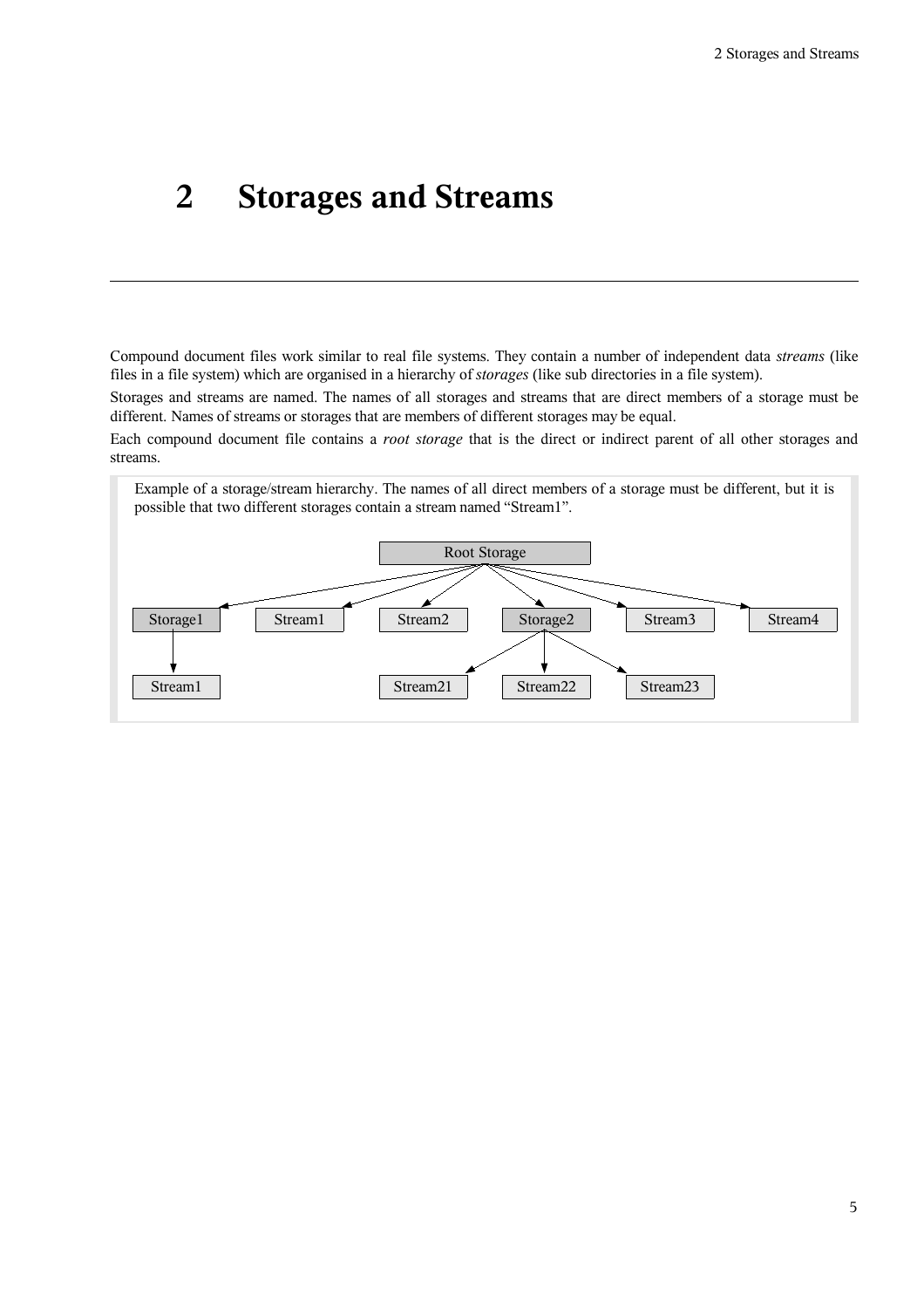# **3 Sectors and Sector Chains**

# <span id="page-5-0"></span>**3.1 Sectors and Sector Identifiers**

All streams of a compound document file are divided into small blocks of data, called *sectors*. Sectors may contain internal control data of the compound document or parts of the user data.

The entire file consists of a header structure (the compound document header,  $\rightarrow$ [4.1\)](#page-7-0) and a list of all sectors following the header. The size of the sectors can be set in the header and is fixed for all sectors then.

| <b>HEADER</b>   |
|-----------------|
| <b>SECTOR 0</b> |
| <b>SECTOR 1</b> |
| <b>SECTOR 2</b> |
| <b>SECTOR 3</b> |
| <b>SECTOR 4</b> |
| <b>SECTOR 5</b> |
| <b>SECTOR 6</b> |
|                 |

Sectors are enumerated simply by their order in the file. The (zero-based) index of a sector is called *sector identifier* (SecID). SecIDs are *signed 32-bit integer values*. If a SecID is not negative, it must refer to an existing sector. If a SecID is negative, it has a special meaning. The following table shows all valid special SecIDs:

| <b>SecID</b> | Name                      | <b>Meaning</b>                                                           |
|--------------|---------------------------|--------------------------------------------------------------------------|
| $-1$         | <i>Free SecID</i>         | Free sector, may exist in the file, but is not part of any stream        |
| $-2$         | <b>End Of Chain SecID</b> | Trailing SecID in a SecID chain $(\rightarrow 3.2)$                      |
| $-3$         | <i>SAT SecID</i>          | Sector is used by the sector allocation table $(\rightarrow 5.2)$        |
| $-4$         | <i>MSAT SecID</i>         | Sector is used by the master sector allocation table $(\rightarrow 5.1)$ |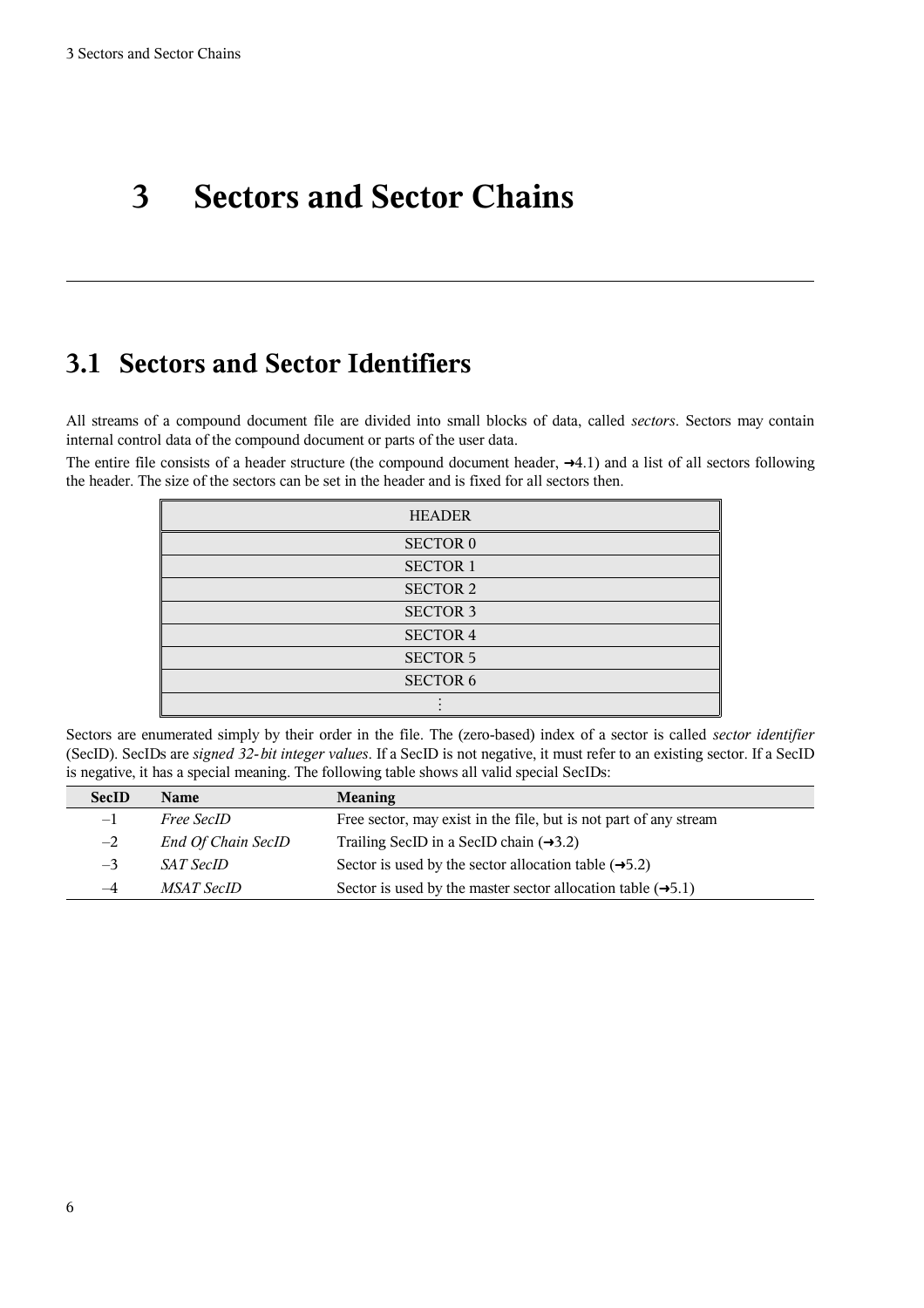### <span id="page-6-0"></span>**3.2 Sector Chains and SecID Chains**

The list of all sectors used to store the data of one stream is called *sector chain*. The sectors may appear unordered and may be located on different positions in the file. Therefore an array of SecIDs, the *SecID chain*, specifies the order of all sectors of a stream. A SecID chain is always terminated by a special *End Of Chain SecID* with the value  $-2$  ( $\rightarrow$ [3.1\)](#page-5-0).

| Example: A stream consists of 4 sectors. The SecID chain of the stream is [1, 6, 3, 5, -2]. See $\rightarrow$ 4.3 on how to<br>calculate the file offset of a sector from its SecID. |  |
|--------------------------------------------------------------------------------------------------------------------------------------------------------------------------------------|--|
| <b>HEADER</b>                                                                                                                                                                        |  |
| <b>SECTOR 0</b>                                                                                                                                                                      |  |
| <b>SECTOR 1</b>                                                                                                                                                                      |  |
| SECTOR <sub>2</sub>                                                                                                                                                                  |  |
| <b>SECTOR 3</b>                                                                                                                                                                      |  |
| SECTOR 4                                                                                                                                                                             |  |
| <b>SECTOR 5</b>                                                                                                                                                                      |  |
| <b>SECTOR 6</b>                                                                                                                                                                      |  |
|                                                                                                                                                                                      |  |

The SecID chain for each stream is built up from the sector allocation table  $(\rightarrow 5.2)$  $(\rightarrow 5.2)$ , with exception of short-streams  $(\rightarrow 6)$  $(\rightarrow 6)$ and the following two internal streams:

- the master sector allocation table (→[5.1\)](#page-9-0), which builds its SecID chain from itself (each sector contains the SecID of the following sector), and
- the sector allocation table itself, which builds its SecID chain from the master sector allocation table.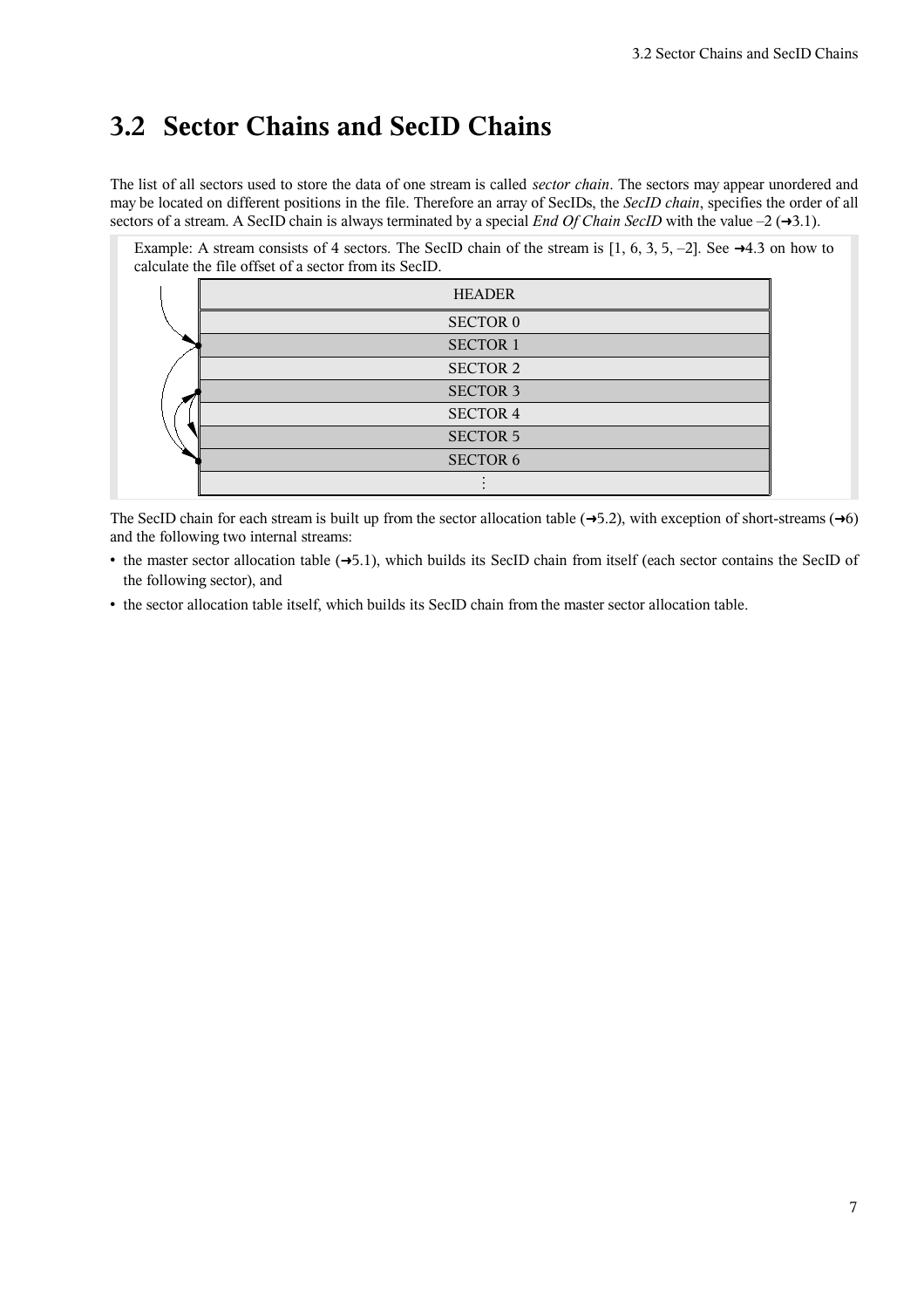# **4 Compound Document Header**

The *compound document header* (simply "header" in the following) contains all data needed to start reading a compound document file.

# <span id="page-7-0"></span>**4.1 Compound Document Header Contents**

The header is always located at the beginning of the file, and its size is exactly 512 bytes. This implies that the first sector (with SecID 0) always starts at file offset 512.

Contents of the compound document header structure:

| <b>Offset</b> | <b>Size</b>    | <b>Contents</b>                                                                                                                                                                                                                                                         |
|---------------|----------------|-------------------------------------------------------------------------------------------------------------------------------------------------------------------------------------------------------------------------------------------------------------------------|
| $\mathbf{0}$  | 8              | Compound document file identifier: $DO_{H}$ CF <sub>H</sub> 11 <sub>H</sub> EO <sub>H</sub> A1 <sub>H</sub> B1 <sub>H</sub> 1A <sub>H</sub> E1 <sub>H</sub>                                                                                                             |
| 8             | 16             | Unique identifier (UID) of this file (not of interest in the following, may be all 0)                                                                                                                                                                                   |
| 24            | $\overline{2}$ | Revision number of the file format (most used is $003E_H$ )                                                                                                                                                                                                             |
| 26            | $\overline{2}$ | Version number of the file format (most used is $0003H$ )                                                                                                                                                                                                               |
| 28            | $\overline{2}$ | Byte order identifier $(\rightarrow 4.2)$ :<br>$FEH FFH = Little-Endian$<br>$FF_H$ FE <sub>H</sub> = Big-Endian                                                                                                                                                         |
| 30            | $\overline{c}$ | Size of a sector in the compound document file $(\rightarrow 3.1)$ in power-of-two (ssz), real sector<br>size is <u>sec_size</u> = $2^{ssz}$ bytes (minimum value is 7 which means 128 bytes, most used<br>value is 9 which means 512 bytes)                            |
| 32            | $\overline{2}$ | Size of a short-sector in the short-stream container stream $(\rightarrow 6.1)$ in power-of-two ( $ssssz$ ),<br>real short-sector size is short sec size = $2^{sssz}$ bytes (maximum value is sector size<br>ssz, see above, most used value is 6 which means 64 bytes) |
| 34            | 10             | Not used                                                                                                                                                                                                                                                                |
| 44            | $\overline{4}$ | Total number of sectors used for the sector allocation table $(\rightarrow 5.2)$                                                                                                                                                                                        |
| 48            | $\overline{4}$ | SecID of first sector of the directory stream $(\rightarrow 7)$                                                                                                                                                                                                         |
| 52            | $\overline{4}$ | Not used                                                                                                                                                                                                                                                                |
| 56            | $\overline{4}$ | Minimum size of a standard stream (in bytes, minimum allowed and most used size is 4096<br>bytes), streams with an actual size smaller than (and not equal to) this value are stored as<br>short-streams $(\rightarrow 6)$                                              |
| 60            | 4              | SecID of first sector of the short-sector allocation table $(\rightarrow 6.2)$ , or $-2$ ( <i>End Of Chain</i><br>$SecID, \rightarrow 3.1)$ if not extant                                                                                                               |
| 64            | 4              | Total number of sectors used for the short-sector allocation table $(\rightarrow 6.2)$                                                                                                                                                                                  |
| 68            | 4              | SecID of first sector of the master sector allocation table $(\rightarrow 5.1)$ , or $-2$ ( <i>End Of Chain</i><br>SecID, $\rightarrow$ 3.1) if no additional sectors used                                                                                              |
| 72            | $\overline{4}$ | Total number of sectors used for the master sector allocation table $(\rightarrow 5.1)$                                                                                                                                                                                 |
| 76            | 436            | First part of the master sector allocation table $(\rightarrow 5.1)$ containing 109 SecIDs                                                                                                                                                                              |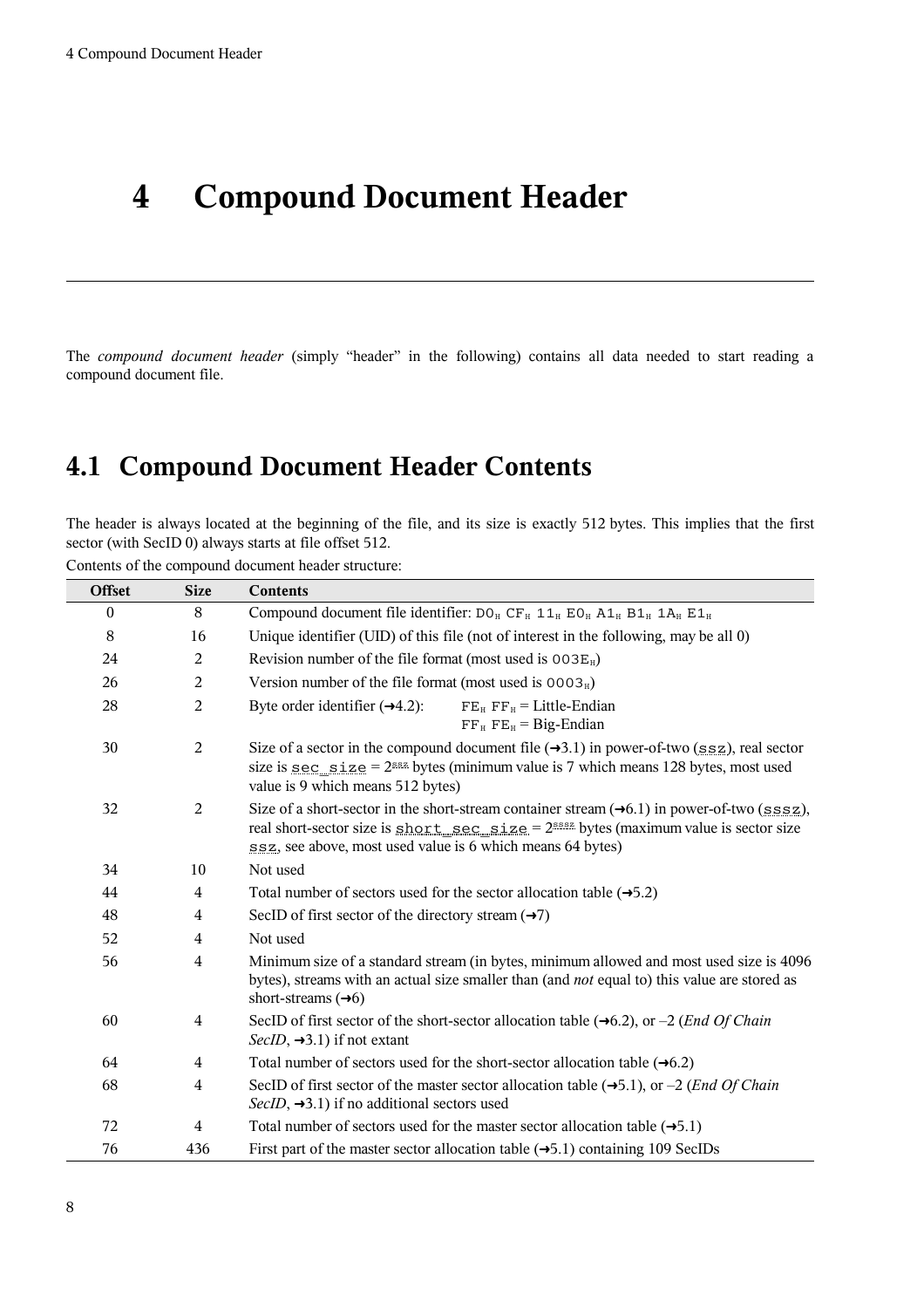# <span id="page-8-1"></span>**4.2 Byte Order**

All data items containing more than one byte may be stored using the Little-Endian or Big-Endian method<sup>[1](#page-8-2)</sup>, but in real world applications only the Little-Endian method is used. The Little-Endian method stores the least significant byte first and the most significant byte last. This applies for all data types like 16-bit integers, 32-bit integers, and Unicode characters.

Example: The 32-bit integer value 13579BDF<sub>H</sub> is converted into the Little-Endian byte sequence DF<sub>H</sub> 9B<sub>H</sub> 57<sub>H</sub> 13<sub>H</sub>, or to the Big-Endian byte sequence  $13_H$  57<sub>H</sub> 9B<sub>H</sub> DF<sub>H</sub>.

### <span id="page-8-0"></span>**4.3 Sector File Offsets**

With the values from the header it is possible to calculate a file offset from a SecID:

| sec pos (SecID) = $512 + \text{SecID} \cdot \text{sec size} = 512 + \text{SecID} \cdot 2^{\text{ssz}}$                                                                      |  |
|-----------------------------------------------------------------------------------------------------------------------------------------------------------------------------|--|
| Example with $\text{sgn} = 10$ and $\text{SecID} = 5$ :<br>sec pos (SecID) = $512 + \text{SecID} \cdot 2^{\text{ssz}} = 512 + 5 \cdot 2^{10} = 512 + 5 \cdot 1024 = 5632$ . |  |

<span id="page-8-2"></span><sup>&</sup>lt;sup>1</sup> For more information see [http://en.wikipedia.org/wiki/Endianness.](http://en.wikipedia.org/wiki/Endianness)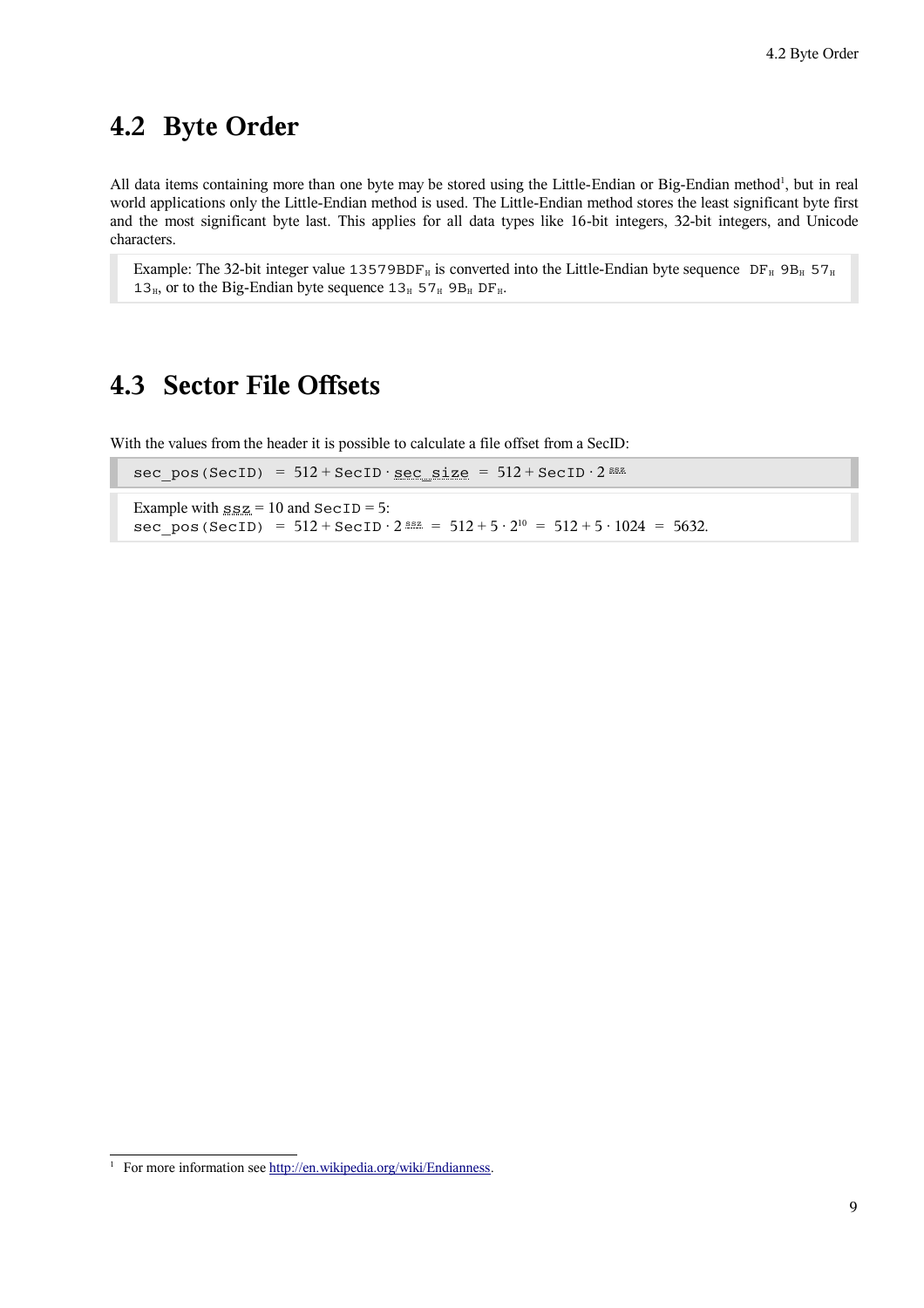# <span id="page-9-1"></span>**5 Sector Allocation**

### <span id="page-9-0"></span>**5.1 Master Sector Allocation Table**

The *master sector allocation table* (MSAT) is an array of SecIDs of all sectors used by the sector allocation table (SAT, →[5.2\)](#page-10-0), which finally is needed to read any other stream in the file. The size of the MSAT (number of SecIDs) is equal to the number of sectors used by the SAT. This value is stored in the header  $(\rightarrow 4.1)$  $(\rightarrow 4.1)$ .

The first 109 SecIDs of the MSAT are contained in the header too. If the MSAT contains more than 109 SecIDs, additional sectors are used to store the following SecIDs. The header contains the SecID of the first sector used for the MSAT then (otherwise there is the special *End Of Chain SecID* with the value  $-2$ ,  $\rightarrow$ [3.1\)](#page-5-0).

The last SecID in each sector of the MSAT refers to the next sector used by the MSAT. If no more sectors follow, the last SecID is the special *End Of Chain SecID* with the value  $-2$  ( $\rightarrow$ [3.1\)](#page-5-0).

| Contents of a sector of the MSAT (sec_size is the size of a sector in bytes, see $\rightarrow$ 4.1): |  |  |  |
|------------------------------------------------------------------------------------------------------|--|--|--|
|------------------------------------------------------------------------------------------------------|--|--|--|

| Offset             | Size | <b>Contents</b>                                                                |
|--------------------|------|--------------------------------------------------------------------------------|
|                    |      | <u>sec_size</u> -4 Array of ( <u>sec_size</u> -4) / 4 SecIDs of the MSAT       |
| <u>sec_size</u> -4 |      | SecID of the next sector used for the MSAT, or $-2$ if this is the last sector |

The last sector of the MSAT may not be used completely. Unused space is filled with the special *Free SecID* with the value  $-1$  ( $\rightarrow$ [3.1\)](#page-5-0). The MSAT is built up by concatenating all SecIDs from the header and the additional MSAT sectors.

Example: A compound document file contains a SAT that needs 300 sectors to be stored. The header specifies a sector size of 512 bytes. This implies that a sector is able to store 128 SecIDs. The MSAT consists of 300 SecIDs (number of sectors used for the SAT). The first 109 SecIDs are stored in the header. The remaining 191 SecIDs of the MSAT need additional two sectors. In this example the first sector of the MSAT may be sector 1 which contains the next 127 SecIDs of the MSAT (the 128<sup>th</sup> SecID points to the next MSAT sector), and the second sector of the MSAT may be sector 6 which contains the remaining 64 SecIDs.

| <b>HEADER</b>   | SecID of first sector of the MSAT $= 1$                             |
|-----------------|---------------------------------------------------------------------|
| <b>SECTOR 0</b> |                                                                     |
| <b>SECTOR 1</b> | SecID of next sector of the MSAT (last SecID in this sector) = $6$  |
| <b>SECTOR 2</b> |                                                                     |
| <b>SECTOR 3</b> |                                                                     |
| <b>SECTOR 4</b> |                                                                     |
| <b>SECTOR 5</b> |                                                                     |
| <b>SECTOR 6</b> | SecID of next sector of the MSAT (last SecID in this sector) $= -2$ |
|                 |                                                                     |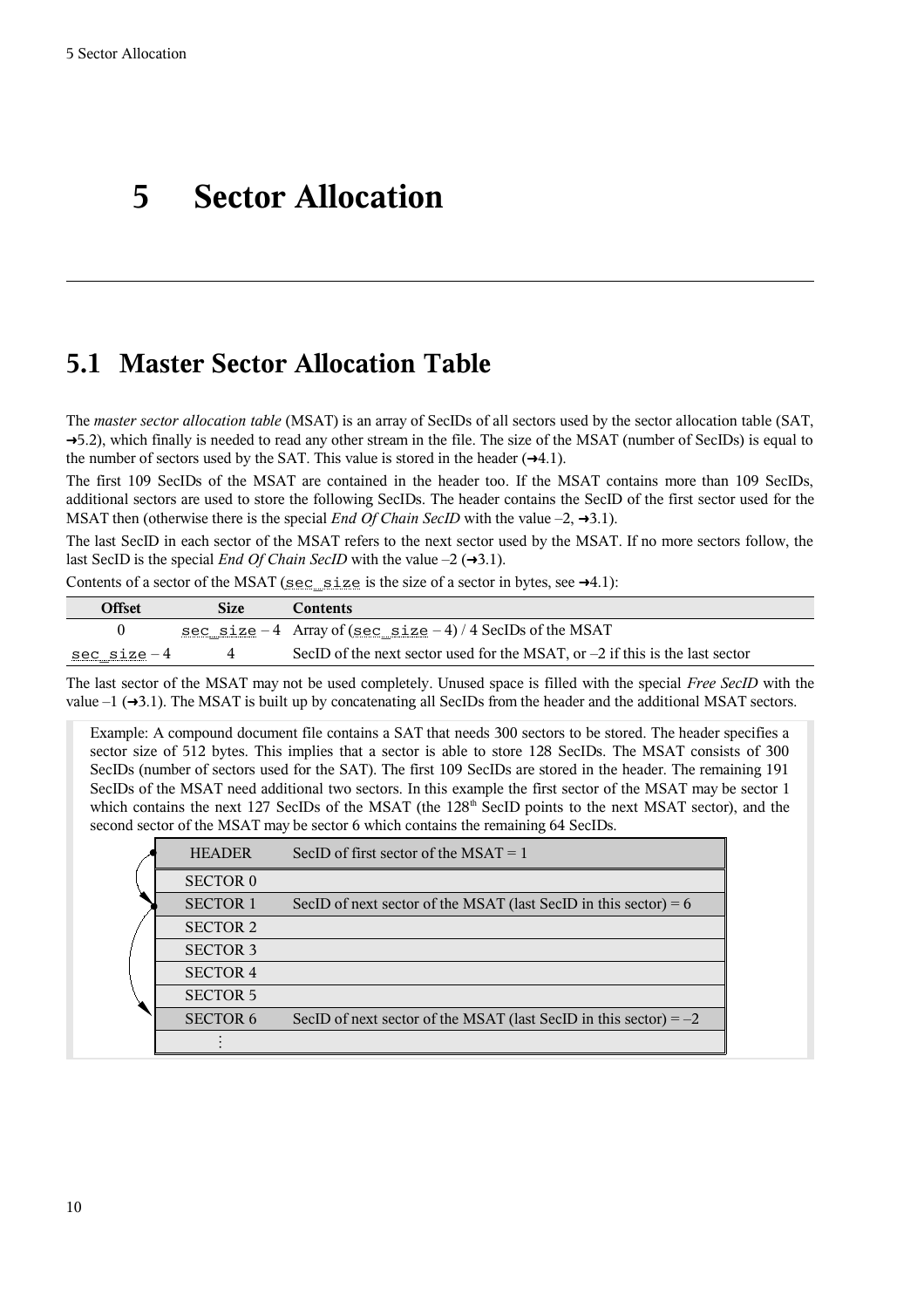### <span id="page-10-0"></span>**5.2 Sector Allocation Table**

The *sector allocation table* (SAT) is an array of SecIDs. It contains the SecID chain (➜[3.2\)](#page-6-0) of all user streams (except short-streams,  $\rightarrow$ [6\)](#page-11-0) and of the remaining internal control streams (the short-stream container stream,  $\rightarrow$ [6.1,](#page-11-2) the shortsector allocation table,  $\rightarrow$ [6.2,](#page-11-1) and the directory,  $\rightarrow$ [7\)](#page-12-0). The size of the SAT (number of SecIDs) is equal to the number of existing sectors in the compound document file.

#### **5.2.1 Reading the Sector Allocation Table**

The SAT is built by reading and concatenating the contents of all sectors given in the MSAT  $(\rightarrow 5.1)$  $(\rightarrow 5.1)$ . The sectors have to be read according to the order of the SecIDs in the MSAT.

|          |                                          | _                                                                                                |
|----------|------------------------------------------|--------------------------------------------------------------------------------------------------|
| $\Omega$ | r.<br><b>DILL</b>                        |                                                                                                  |
|          | $C \cap C$<br>$\overline{ }$<br>っしし<br>_ | T<br>$\sqrt{2}$<br>sec II.<br>the<br>5A I<br>Alld<br><u> ~~~~~</u><br>vı<br>.<br>. . <del></del> |

### Contents of a sector of the SAT (sec\_size is the size of a sector in bytes, see  $\rightarrow$ [4.1\)](#page-7-0):

#### **5.2.2 Using the Sector Allocation Table**

When building a SecID chain  $(\rightarrow 3.2)$  $(\rightarrow 3.2)$  for a specific stream, the *current position* (array index) in the SAT array refers to the current sector, while the SecID *contained at this position* specifies the following sector in the sector chain.

The SAT may contain special *Free SecIDs* with the value  $-1$  ( $\rightarrow$ [3.1\)](#page-5-0) at any position. These sectors are not used by a stream. The position referring to the last sector of a stream contains the special *End Of Chain SecID* with the value –2. Sectors used by the SAT itself are not chained, but are marked with the special *SAT SecID* with the value –3. Finally, sectors used by the MSAT are marked with the special *MSAT SecID* with the value –4.

The entry point of a SecID chain has to be obtained somewhere else, e.g. from the directory entry  $(\rightarrow 7.2)$  $(\rightarrow 7.2)$  of a user stream, or from the header  $(\rightarrow 4.1)$  $(\rightarrow 4.1)$  for internal control streams such as the short-sector allocation table  $(\rightarrow 6.2)$  $(\rightarrow 6.2)$ , or the directory stream itself  $(\rightarrow 7.1)$  $(\rightarrow 7.1)$ .

Example: A compound document file contains one sector needed for the SAT (sector 1) and two streams. Sector 1 contains the SecID array of the SAT shown below. The SAT contains the special *SAT SecID* (value –3) at position 1 which marks this sector being part of the SAT.

One stream is the internal directory stream. In this example, the header may specify that it starts with sector 0. The SAT contains the SecID 2 at position 0, the SecID 3 at position 2, and the SecID –2 at position 3. Therefore the SecID chain of the directory stream is [0, 2, 3, –2], and the directory stream is stored in 3 sectors.

The directory contains (amongst others) the entry of a user stream that may start with sector 10. This results in the SecID chain  $[10, 6, 7, 8, 9, -2]$  for this stream.

| Array indexes         |        |                                         |             |                |      | h    |                |             |                | $\cdots$ |
|-----------------------|--------|-----------------------------------------|-------------|----------------|------|------|----------------|-------------|----------------|----------|
| SAT contents (SecIDs) | $\sim$ | $\sim$<br>$\overline{\phantom{m}}$<br>- | $\sim$<br>┘ | $\sim$<br>$-4$ | $-1$ | $-1$ | $\overline{ }$ | $\mathbf Q$ | $\sim$<br>$-4$ | $\cdots$ |
|                       |        |                                         |             |                |      |      |                |             |                |          |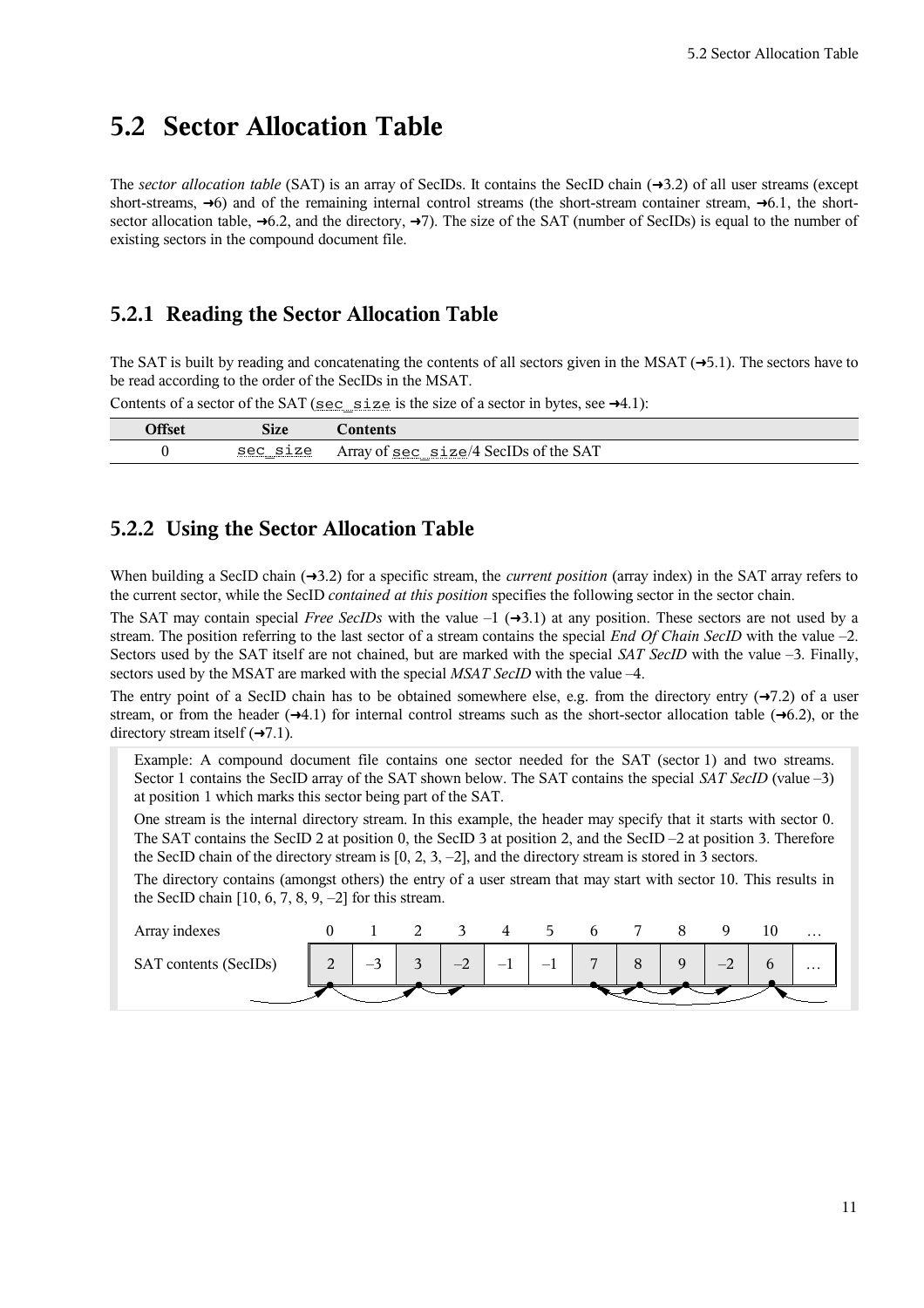# <span id="page-11-0"></span>**6 Short-Streams**

Whenever a stream is shorter than a specific length (specified in the header, →[4.1\)](#page-7-0), it is stored as a *short-stream*. Shortstreams do not directly use sectors to store their data, but are all embedded in a specific internal control stream, the short-stream container stream.

### <span id="page-11-2"></span>**6.1 Short-Stream Container Stream**

The *short-stream container stream* is stored like any other (long) user stream: The first used sector has to be obtained from the root storage entry in the directory  $(\rightarrow 7.2)$  $(\rightarrow 7.2)$ , and its SecID chain  $(\rightarrow 3.2)$  $(\rightarrow 3.2)$  is contained in the SAT  $(\rightarrow 5.2)$  $(\rightarrow 5.2)$ . The data of all sectors used by the short-stream container stream are concatenated in order of its SecID chain. In the next step this stream is virtually divided into short-sectors, similar to sectors in the main compound document file  $(\rightarrow 3.1)$  $(\rightarrow 3.1)$ , but without a header structure. Therefore the first short-sector (with SecID 0) is always located at offset 0 inside the short-stream container stream. The size of the short-sectors is contained in the header  $(\rightarrow 4.1)$  $(\rightarrow 4.1)$ . With this information it is possible to calculate an offset in the short-stream container stream from a SecID:

short sec pos(SecID) = SecID • short sec\_size = SecID •  $2^{sssz}$ 

Example with  $sssz = 6$  and  $SecID = 5$ : short sec pos(SecID) = SecID  $\cdot$  2 sssz =  $5 \cdot 2^6$  =  $5 \cdot 64$  = 320.

### <span id="page-11-1"></span>**6.2 Short-Sector Allocation Table**

The *short-sector* allocation table (SSAT) is an array of SecIDs and contains the SecID chains  $(\rightarrow 3.2)$  $(\rightarrow 3.2)$  of all shortstreams, similar to the sector allocation table  $(\rightarrow 5.2)$  $(\rightarrow 5.2)$  that contains the SecID chains of standard streams.

The first SecID of the SSAT is contained in the header  $(\rightarrow 4.1)$  $(\rightarrow 4.1)$ , the remaining SecID chain is contained in the SAT. The SSAT is built by reading and concatenating the contents of all sectors.

Contents of a sector of the SSAT (sec\_size is the size of a sector in bytes, see  $\rightarrow$ [4.1\)](#page-7-0):

| ነበር. | r.<br>S1ze                                       |                                                          |
|------|--------------------------------------------------|----------------------------------------------------------|
|      | 70<br>sec<br>ᅩ᠘ㄷ<br><br>$\overline{\phantom{a}}$ | $size/4$ SecIDs of the $\$$<br>Array of sec<br>SSA.<br>_ |

The SSAT will be used similarly to the SAT  $(\rightarrow 5.2)$  $(\rightarrow 5.2)$  with the difference that the SecID chains refer to short-sectors in the short-stream container stream  $(\rightarrow 6.1)$  $(\rightarrow 6.1)$ .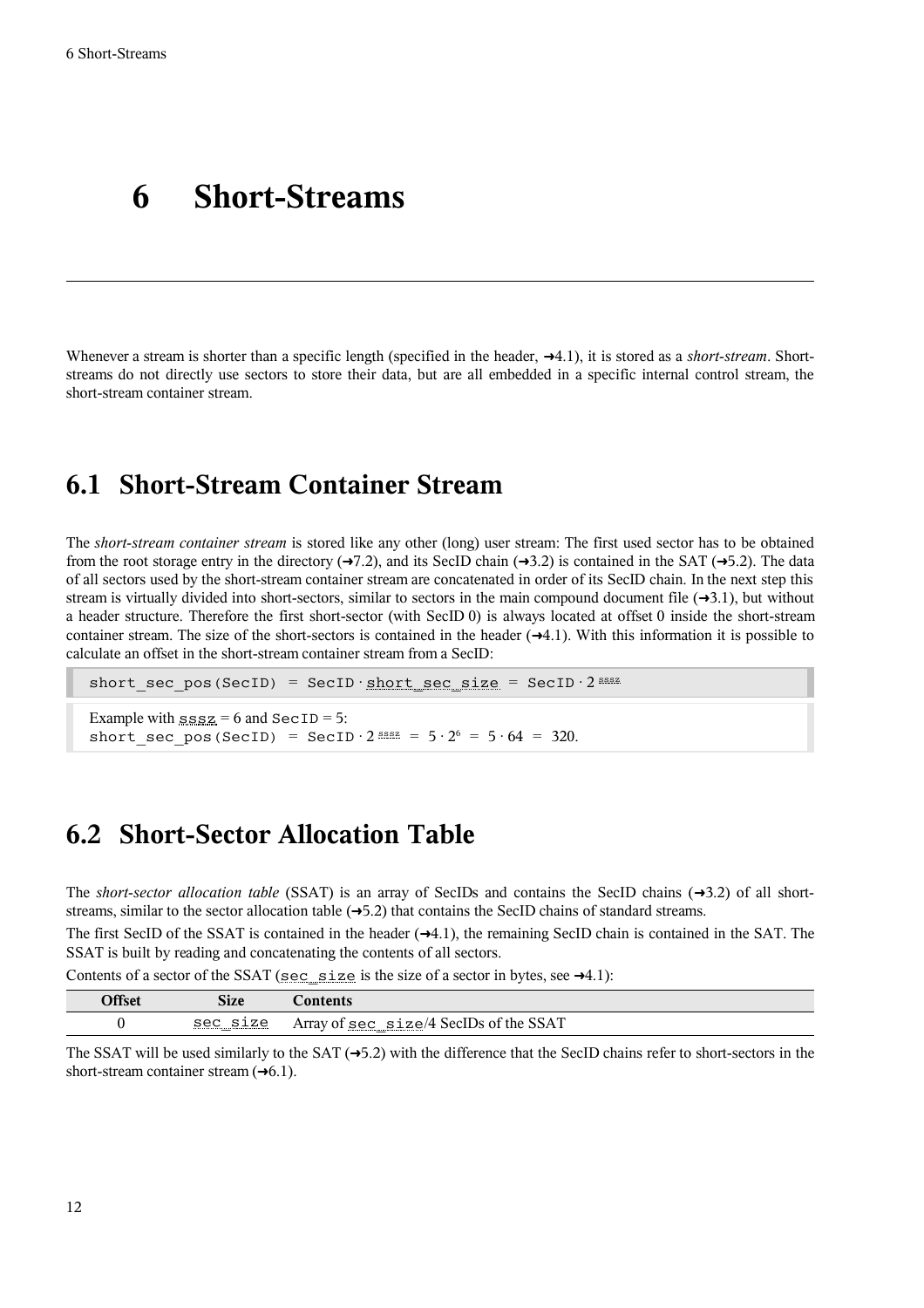# <span id="page-12-0"></span>**7 Directory**

### <span id="page-12-1"></span>**7.1 Directory Structure**

The *directory* is an internal control stream that consists of an array of *directory entries* (➜[7.2\)](#page-14-0). Each directory entry refers to a storage or a stream in the compound document file  $(\rightarrow 2)$  $(\rightarrow 2)$ . Directory entries are enumerated in order of their appearance in the stream. The zero-based index of a directory entry is called *directory entry identifier* (DirID).

| DIRECTORY ENTRY 0 |
|-------------------|
| DIRECTORY ENTRY 1 |
| DIRECTORY ENTRY 2 |
| DIRECTORY ENTRY 3 |
|                   |

The position of a directory entry will not change as long as the referred storage or stream exists in the compound document. This implies that the DirID of a storage or stream never changes regardless how many other objects are inserted to or removed from the compound document. If a storage or stream is removed, the corresponding directory entry is marked as empty. There is a special directory entry at the beginning of the directory (with the DirID 0). It represents the root storage and is called *root storage entry*.

The directory organises direct members (storages and streams) of each storage in a separate red-black tree<sup>[2](#page-12-2)</sup>. Shortly, nodes in a red-black tree have to fulfil *all* of the following conditions:

- The root node is black.
- The parent of a red node is black.
- The paths from the root node to all leaves contain the same number of black nodes.
- The left child of a node is less than the node, the right child is greater.

But note that not all implementations follow these rules. The safest way to read directory entries is to ignore the node colours and to rebuild the red-black tree from scratch.

Example: Taking the example from  $\rightarrow$  [2,](#page-4-0) the directory would have the following structure:

- The root storage is represented by the root storage entry. It does not have a parent directory entry, therefore there are no other entries that can be organised in a red-black tree.
- All members of the root storage ("Storage1", "Storage2", "Stream1", "Stream2", "Stream3", and "Stream4") are inserted into a red-black tree. The DirID of the root node of this tree is stored in the root storage entry.
- The storage "Storage1" contains one member "Stream1" which is inserted into a separate red-black tree. The directory entry of "Storage1" contains the DirID of "Stream1".
- The storage "Storage2" contains three members "Stream21", "Stream22", and "Stream23". These directory entries are organised in a separate red-black tree. The directory entry of "Storage2" contains the DirID of the root node of this tree.

<span id="page-12-2"></span><sup>&</sup>lt;sup>2</sup> See [http://en.wikipedia.org/wiki/Red\\_black\\_tree.](http://en.wikipedia.org/wiki/Red_black_tree)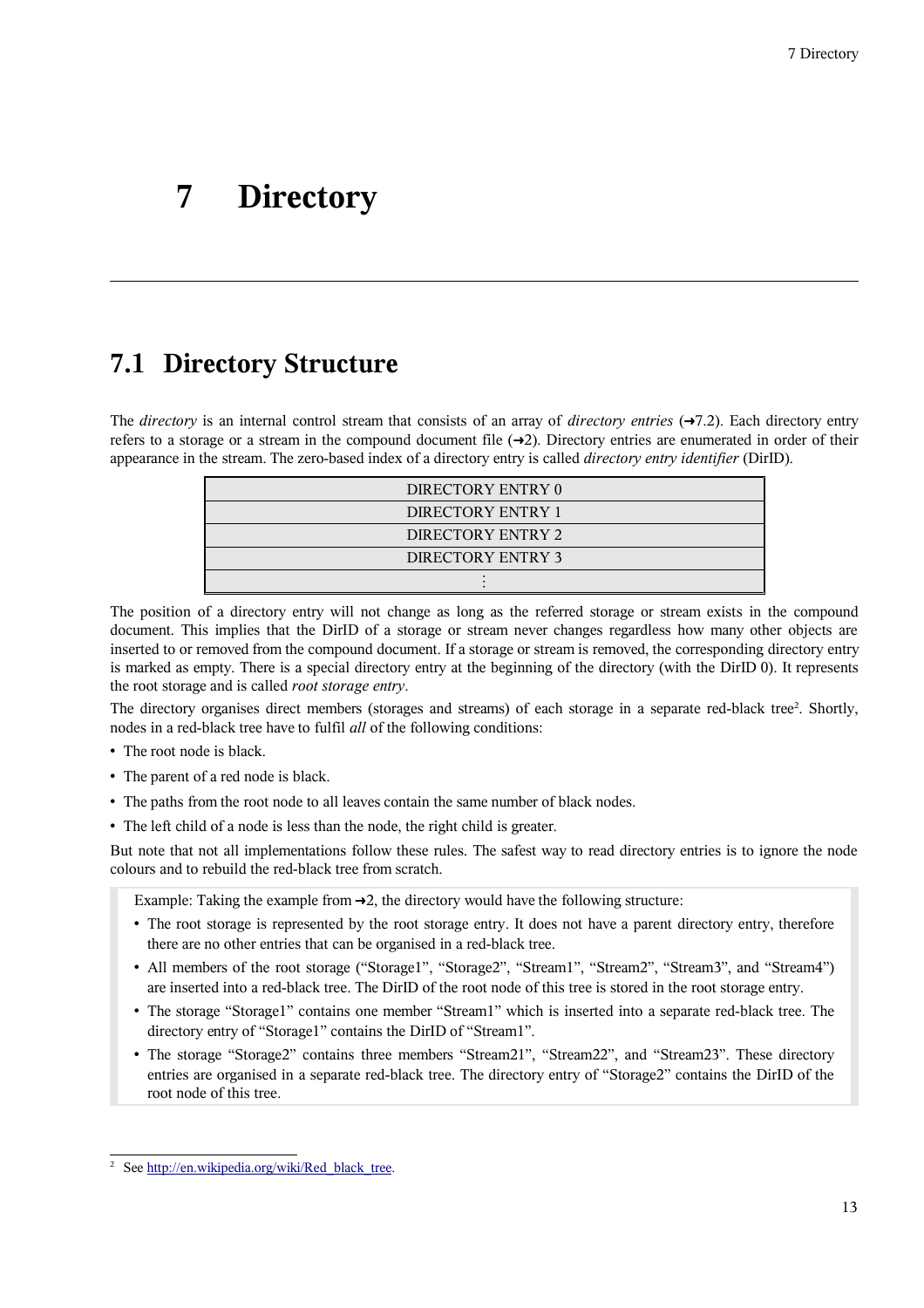This results in the fact that each directory entry contains up to three DirIDs: The first is the DirID of the left child of the red-black tree containing this entry, the second is the DirID of the right child in the tree, and (if this entry is a storage) the third is the DirID of the root node of another red-black tree containing all sub streams and sub storages.

Nodes are compared by name to decide whether they become the left or right child of another node:

- A node is less than another node, if the name is shorter; and greater, if the name is longer.
- If both names have the same length, they are compared character by character (case insensitive).

Examples: The name "VWXYZ" is less than the name "ABCDEFG" because the length of the former name is shorter (regardless of the fact that the character V is greater than the character A). The name "ABCDE" is less than the name "ABCFG" because the lengths of both names are equal, and comparing the names shows that the fourth character of the former name is less then the fourth character of the latter name.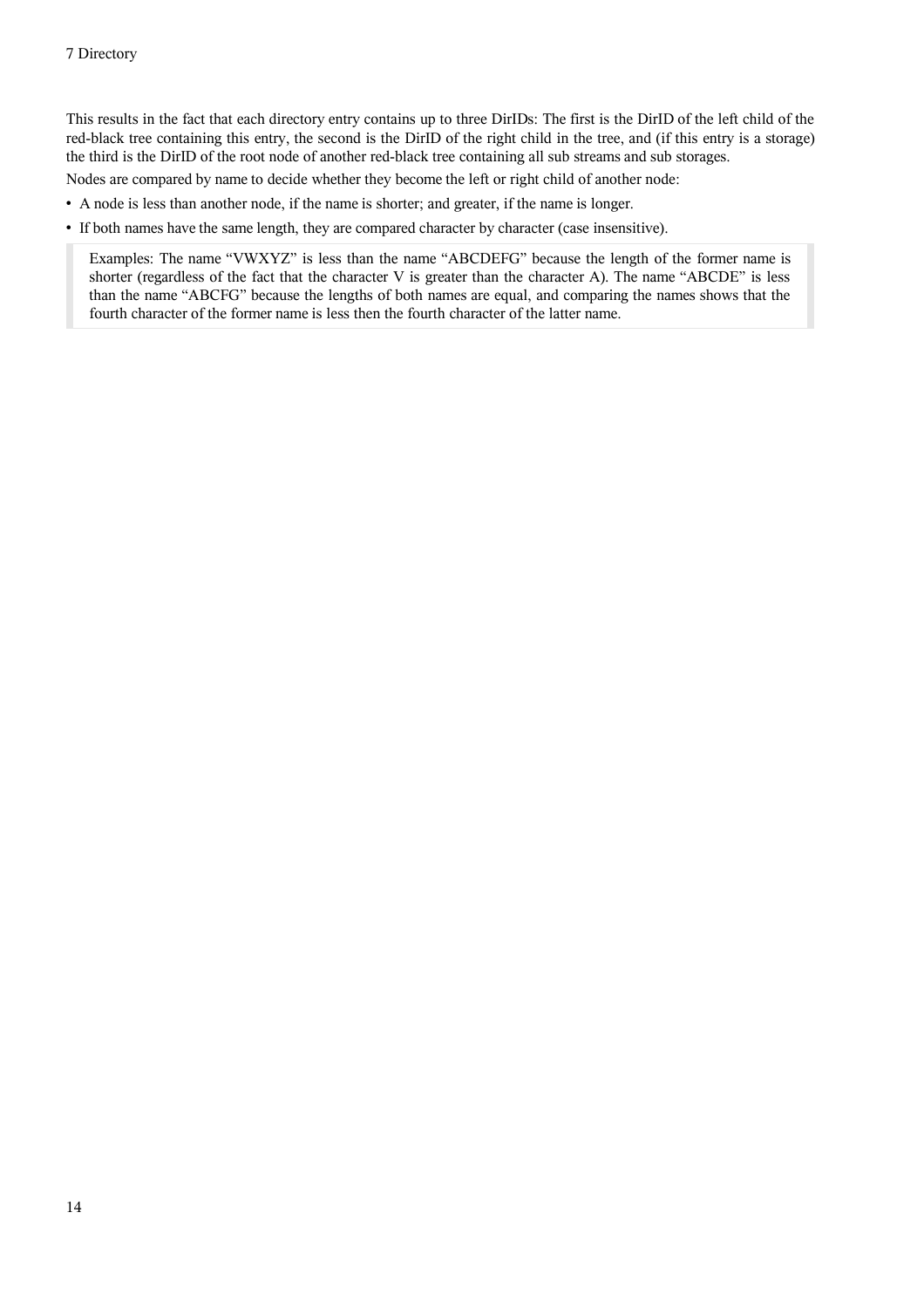T

# <span id="page-14-0"></span>**7.2 Directory Entries**

#### **7.2.1 Directory Entry Structure**

The size of each directory entry is exactly 128 bytes. The formula to calculate an offset in the directory stream from a DirID is as follows:

|               |                | dir entry pos(DirID) = $DirID \cdot 128$                                                     |                                                                                  |                                                                                                                                                                                                                          |
|---------------|----------------|----------------------------------------------------------------------------------------------|----------------------------------------------------------------------------------|--------------------------------------------------------------------------------------------------------------------------------------------------------------------------------------------------------------------------|
|               |                | Contents of the directory entry structure:                                                   |                                                                                  |                                                                                                                                                                                                                          |
| <b>Offset</b> | <b>Size</b>    | <b>Contents</b>                                                                              |                                                                                  |                                                                                                                                                                                                                          |
| $\theta$      | 64             | zero character (results in a maximum name length of 31 characters)                           |                                                                                  | Character array of the name of the entry, always 16-bit Unicode characters, with trailing                                                                                                                                |
| 64            | $\overline{2}$ | the trailing zero character (e.g. 12 for a name with 5 characters: $(5+1)$ ·2 = 12)          |                                                                                  | Size of the used area of the character buffer of the name (not character count), including                                                                                                                               |
| 66            | $\mathbf{1}$   | Type of the entry:                                                                           | $00H$ = Empty<br>$01_{\text{H}}$ = User storage<br>$02_{\text{H}}$ = User stream | $03_H$ = LockBytes (unknown)<br>$04_H$ = Property (unknown)<br>$05H$ = Root storage                                                                                                                                      |
| 67            | $\mathbf{1}$   | Node colour of the entry:                                                                    | $00_H = Red$                                                                     | $01_H = Black$                                                                                                                                                                                                           |
| 68            | $\overline{4}$ |                                                                                              |                                                                                  | DirID of the left child node inside the red-black tree of all direct members of the parent<br>storage (if this entry is a user storage or stream, $\rightarrow 7.1$ ), -1 if there is no left child                      |
| 72            | $\overline{4}$ |                                                                                              |                                                                                  | DirID of the right child node inside the red-black tree of all direct members of the parent<br>storage (if this entry is a user storage or stream, $\rightarrow 7.1$ ), -1 if there is no right child                    |
| 76            | $\overline{4}$ | storage, $\rightarrow 7.1$ ), -1 otherwise                                                   |                                                                                  | DirID of the root node entry of the red-black tree of all storage members (if this entry is a                                                                                                                            |
| 80            | 16             |                                                                                              |                                                                                  | Unique identifier, if this is a storage (not of interest in the following, may be all 0)                                                                                                                                 |
| 96            | $\overline{4}$ | User flags (not of interest in the following, may be all 0)                                  |                                                                                  |                                                                                                                                                                                                                          |
| 100           | 8              | time stamp, but fill up this space with zero bytes.                                          |                                                                                  | Time stamp of creation of this entry $(\rightarrow 7.2.3)$ . Most implementations do not write a valid                                                                                                                   |
| 108           | 8              | a valid time stamp, but fill up this space with zero bytes.                                  |                                                                                  | Time stamp of last modification of this entry $(\rightarrow 7.2.3)$ . Most implementations do not write                                                                                                                  |
| 116           | $\overline{4}$ | otherwise                                                                                    |                                                                                  | SecID of first sector or short-sector, if this entry refers to a stream $(\rightarrow 7.2.2)$ , SecID of first<br>sector of the short-stream container stream $(\rightarrow 6.1)$ , if this is the root storage entry, 0 |
| 120           | $\overline{4}$ | stream container stream $(\rightarrow 6.1)$ , if this is the root storage entry, 0 otherwise |                                                                                  | Total stream size in bytes, if this entry refers to a stream $(\rightarrow 7.2.2)$ , total size of the short-                                                                                                            |
| 124           | $\overline{4}$ | Not used                                                                                     |                                                                                  |                                                                                                                                                                                                                          |

#### <span id="page-14-1"></span>**7.2.2 Starting Position of a Stream**

The directory entry of a stream contains the SecID of the first sector or short-sector containing the stream data. All streams that are shorter than a specific size given in the header  $(\rightarrow 4.1)$  $(\rightarrow 4.1)$  are stored as a short-stream, thus inserted into the short-stream container stream  $(\rightarrow 6.1)$  $(\rightarrow 6.1)$ . In this case the SecID specifies the first short-sector inside the short-stream container stream, and the short-sector allocation table  $(\rightarrow 6.2)$  $(\rightarrow 6.2)$  is used to build up the SecID chain  $(\rightarrow 3.2)$  $(\rightarrow 3.2)$  of the stream.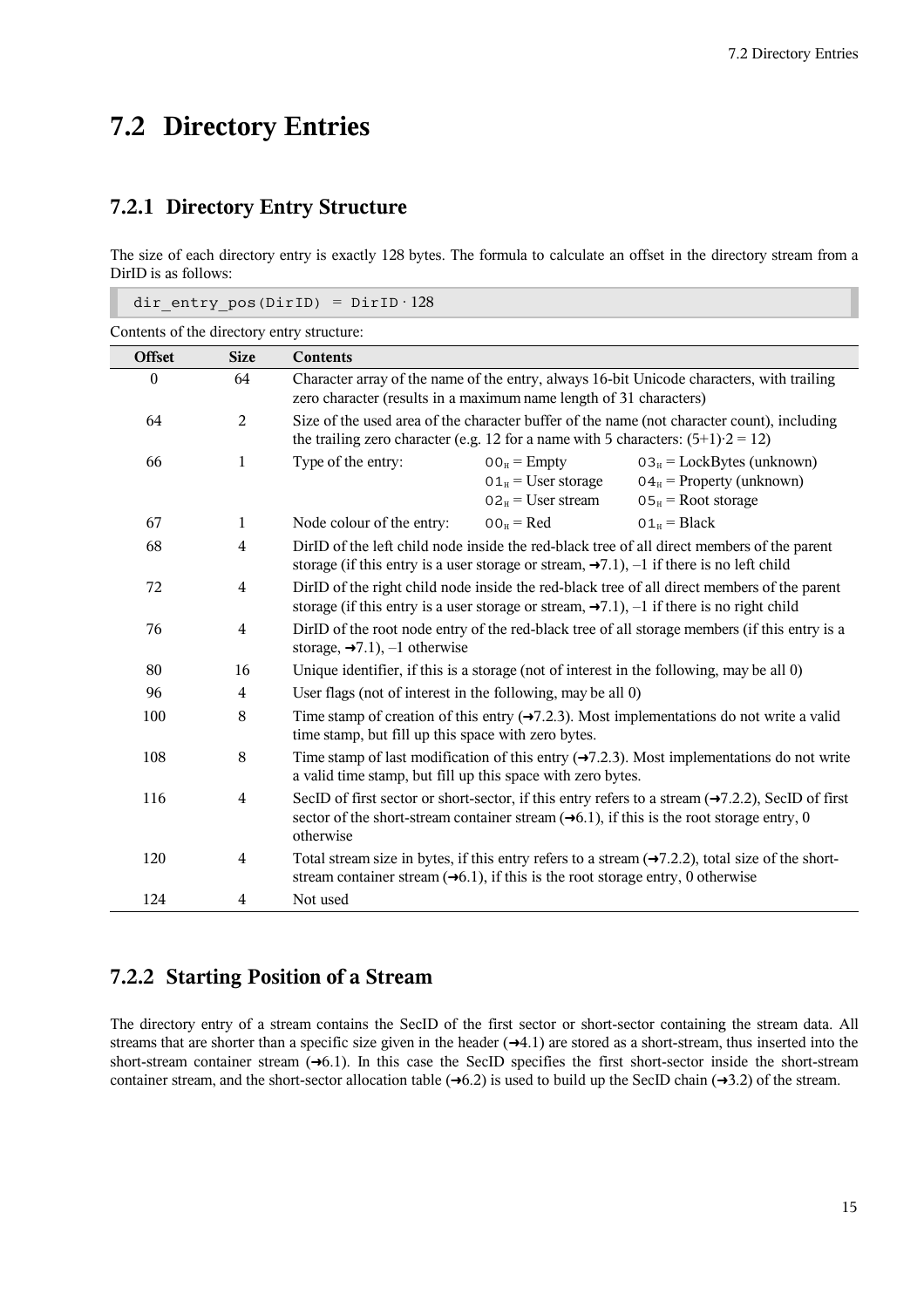### <span id="page-15-0"></span>**7.2.3 Time Stamp**

The *time stamp* field is an unsigned 64-bit integer value that contains the time elapsed since 1601-Jan-01 00:00:00 (Gregorian calendar<sup>[3](#page-15-1)</sup>). One unit of this value is equal to 100 nanoseconds ( $10^{-7}$  seconds). That means, each second the time stamp value will be increased by 10 million units.

When calculating the date from a time stamp, the correct rules of leap year handling have to be respected<sup>[4](#page-15-2)</sup>:

- a year divisible by 4 is a leap year;
- with the exception that a year divisible by 100 is not a leap year (e.g. 1900 was no leap year);
- with the exception that a year divisible by 400 is a leap year (e.g. 2000 was a leap year).

|  | Example: The time stamp value is 01A5E403C2D59C00 <sub>H</sub> . |  |  |  |
|--|------------------------------------------------------------------|--|--|--|
|--|------------------------------------------------------------------|--|--|--|

| <b>Calculation step</b>                                    | Formula                                                           | Result                                |
|------------------------------------------------------------|-------------------------------------------------------------------|---------------------------------------|
| Conversion to decimal                                      |                                                                   | $t_0$ = 118,751,670,000,000,000       |
| Fractional amount of a second                              | $r_{\text{frac}} = t_0$ modulo 10,000,000                         | $r_{\text{frac}}=0$                   |
| Remaining entire seconds                                   | $t_1 = t_0 / 10,000,000$                                          | $t_1$ = 11,875,167,000                |
| Seconds in a minute                                        | $r_{\text{sec}} = t_1$ modulo 60                                  | $r_{\rm sec} = 0$                     |
| Remaining entire minutes                                   | $t_2 = t_1 / 60$                                                  | $t_2$ = 197,919,450                   |
| Minutes in an hour                                         | $r_{\min}$ = $t_2$ modulo 60                                      | $r_{\min} = 30$                       |
| Remaining entire hours                                     | $t_3 = t_2 / 60$                                                  | $t_3$ = 3,298,657                     |
| Hours in a day                                             | $r_{\text{hour}}$ = $t_3$ modulo 24                               | $r_{\text{hour}} = 1$                 |
| Remaining entire days                                      | $t_4 = t_3 / 24$                                                  | $t_4$ = 137,444                       |
| Entire years from 1601-Jan-01 <sup>5</sup>                 | $r_{\text{year}} = 1601 + \text{number of full years in } t_4$    | $r_{\text{year}} = 1601 + 376 = 1977$ |
| Remaining days in year 1977                                | $t_5 = t_4$ – (number of days from<br>1601-Jan-01 to 1977-Jan-01) | $t_5 = 137,444 - 137,331 = 113$       |
| Entire months from 1977-Jan-01                             | $r_{\text{month}} = 1 + \text{number of full months in } t_5$     | $r_{\rm month} = 1 + 3 = 4 =$ April   |
| Remaining days in month April                              | $t_6 = t_5$ – (number of days from<br>1977-Jan-01 to 1977-Apr-01) | $t_6 = 113 - 90 = 23$                 |
| Resulting day of month April                               | $r_{\rm day} = 1 + t_6$                                           | $r_{\text{day}} = 1 + 23 = 24$        |
| The final result is 1977-Apr-24 01:30:00. Guess what it is |                                                                   |                                       |

<span id="page-15-1"></span><sup>&</sup>lt;sup>3</sup> See [http://en.wikipedia.org/wiki/Gregorian\\_calendar.](http://en.wikipedia.org/wiki/Gregorian_calendar)

<span id="page-15-2"></span><sup>4</sup> See [http://en.wikipedia.org/wiki/Leap\\_year](http://en.wikipedia.org/wiki/Leap_year) for some background information.

<span id="page-15-3"></span><sup>&</sup>lt;sup>5</sup> You may use your favourite date/time manipulation library to perform the following steps.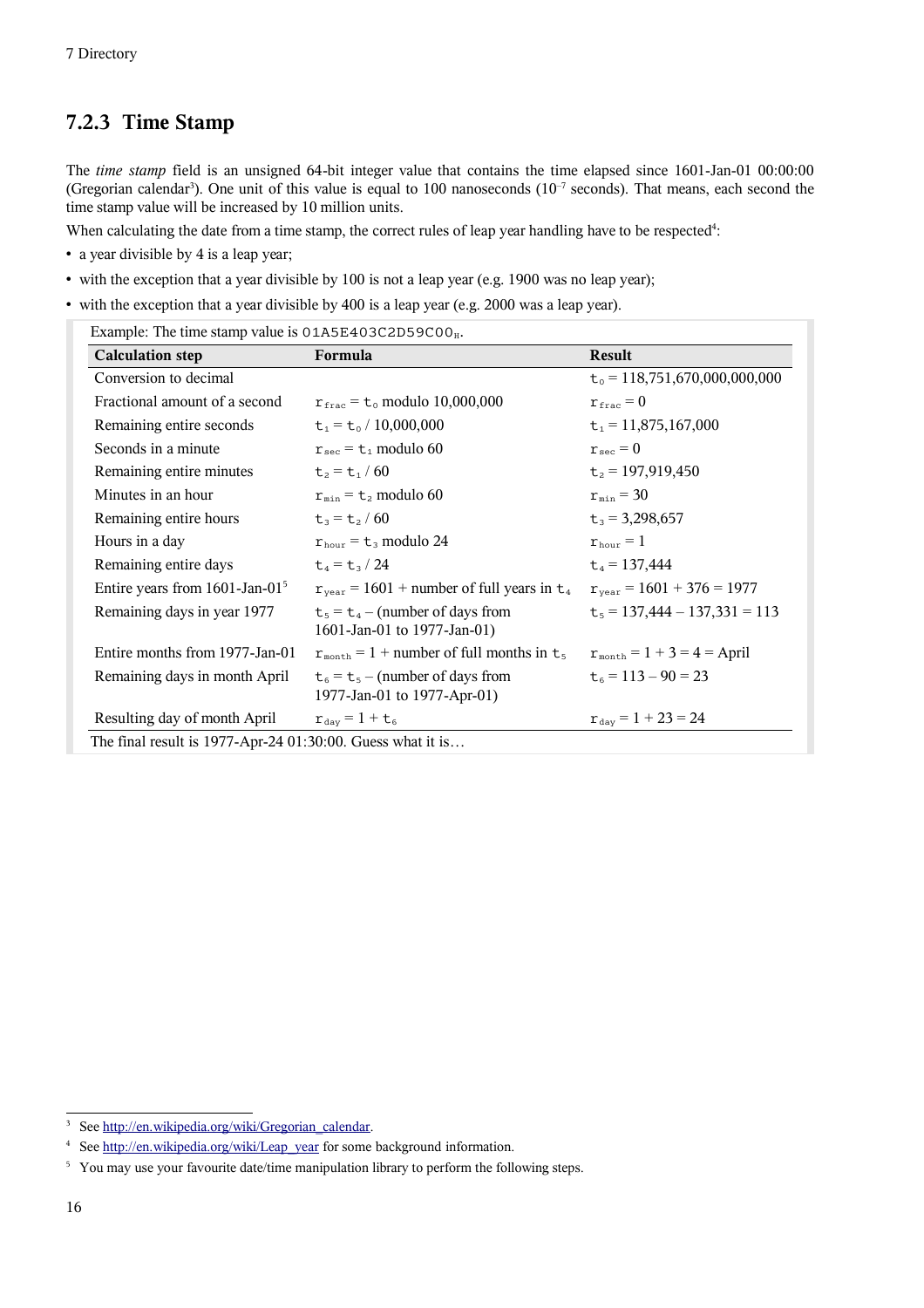# **8 Example**

This chapter shows a possible way to open a compound document file. The file that is processed here is a simple spreadsheet document in Microsoft Excel file format, written by OpenOffice.org Calc.

# **8.1 Compound Document Header**

The first step is to read the compound document header  $(\rightarrow 4.1)$  $(\rightarrow 4.1)$ . The first 512 bytes of the file may look like this:

| 00000000              |    |             |             |             |             |                     |                |             | DO CF 11 EO A1 B1 1A E1 00 00 00 00 00 00 |                 |                |                |                |                | 00             | 00             |  |
|-----------------------|----|-------------|-------------|-------------|-------------|---------------------|----------------|-------------|-------------------------------------------|-----------------|----------------|----------------|----------------|----------------|----------------|----------------|--|
| 00000010              |    |             |             |             |             |                     |                |             | 00 00 00 00 00 00 00 00 3B 00 03          |                 |                | 00             | FE FF          |                | 09             | 0 <sup>0</sup> |  |
| 00000020              |    | 06 00       |             | 00 00       | 00          |                     |                |             | 00 00 00 00                               |                 | 00 00          | 00             | 01 00          |                | 0 <sup>0</sup> | 0 <sup>0</sup> |  |
| 00000030 <sub>H</sub> |    | 0A 00       |             | 00 00       | 00          | $00\,$              | 0 <sup>0</sup> | $00\,$      | $00 \,$                                   | 10              | 0 <sub>0</sub> | 0 <sub>0</sub> | 0 <sub>2</sub> | 0 <sub>0</sub> | 0 <sub>0</sub> | 0 <sub>0</sub> |  |
| 00000040              |    | 01 00       |             | 00 00       | FE          | $_{\rm FF}$         | FF             | $_{\rm FF}$ | 00 <sub>o</sub>                           | 00 <sup>o</sup> | 0 <sup>0</sup> | 0 <sub>0</sub> | 0 <sub>0</sub> | 0 <sub>0</sub> | 0 <sub>0</sub> | 0 <sub>0</sub> |  |
| 00000050              | FF | $_{\rm FF}$ | FF          | $\rm FF$    | $_{\rm FF}$ | FF                  | FF             | $_{\rm FF}$ | $_{\rm FF}$                               | FF              | $_{\rm FF}$    | $_{\rm FF}$    | $_{\rm FF}$    | FF             | FF             | $_{\rm FF}$    |  |
| 00000060              | FF | FF          | $\rm FF$    | $_{\rm FF}$ | FF          | $\overline{\rm FF}$ | $_{\rm FF}$    | $_{\rm FF}$ | $_{\rm FF}$                               | FF              | $_{\rm FF}$    | FF             | $_{\rm FF}$    | FF             | FF             | FF             |  |
| 00000070              | FF | $_{\rm FF}$ | $_{\rm FF}$ | $_{\rm FF}$ | FF          | $_{\rm FF}$         | FF             | FF          | FF                                        | FF              | FF             | FF             | $_{\rm FF}$    | FF             | FF             | FF             |  |
| 00000080              | FF | $_{\rm FF}$ | $_{\rm FF}$ | FF          | $_{\rm FF}$ | $_{\rm FF}$         | $_{\rm FF}$    | $_{\rm FF}$ | FF                                        | FF              | $_{\rm FF}$    | FF             | $_{\rm FF}$    | $_{\rm FF}$    | FF             | FF             |  |
| 00000090 <sub>H</sub> | FF | $_{\rm FF}$ | $_{\rm FF}$ | $_{\rm FF}$ | $_{\rm FF}$ | $_{\rm FF}$         | $_{\rm FF}$    | $_{\rm FF}$ | $_{\rm FF}$                               | $_{\rm FF}$     | $_{\rm FF}$    | $_{\rm FF}$    | $_{\rm FF}$    | $_{\rm FF}$    | FF             | FF             |  |
| 000000A0 <sub>H</sub> | FF | FF          | $_{\rm FF}$ | $_{\rm FF}$ | FF          | $_{\rm FF}$         | $_{\rm FF}$    | FF          | FF                                        | FF              | $_{\rm FF}$    | FF             | $_{\rm FF}$    | FF             | FF             | FF             |  |
| 000000B0 <sub>H</sub> | FF | FF          | $_{\rm FF}$ | FF          | $_{\rm FF}$ | FF                  | $_{\rm FF}$    | $_{\rm FF}$ | FF                                        | FF              | $_{\rm FF}$    | FF             | FF             | FF             | FF             | FF             |  |
| 000000C0 <sub>H</sub> | FF | $_{\rm FF}$ | $_{\rm FF}$ | FF          | $_{\rm FF}$ | $_{\rm FF}$         | FF             | $_{\rm FF}$ | $_{\rm FF}$                               | $_{\rm FF}$     | $_{\rm FF}$    | FF             | $_{\rm FF}$    | $_{\rm FF}$    | FF             | FF             |  |
| 00000000              | FF | $_{\rm FF}$ | $\rm FF$    | $_{\rm FF}$ | FF          | $_{\rm FF}$         | $_{\rm FF}$    | $_{\rm FF}$ | $_{\rm FF}$                               | $_{\rm FF}$     | $_{\rm FF}$    | $_{\rm FF}$    | $_{\rm FF}$    | $_{\rm FF}$    | FF             | $_{\rm FF}$    |  |
| 000000E0 <sub>H</sub> | FF | $_{\rm FF}$ | $_{\rm FF}$ | $_{\rm FF}$ | FF          | FF                  | $_{\rm FF}$    | FF          | FF                                        | $_{\rm FF}$     | $_{\rm FF}$    | FF             | $_{\rm FF}$    | FF             | FF             | FF             |  |
| 000000F0 <sub>H</sub> | FF | $_{\rm FF}$ | $_{\rm FF}$ | $_{\rm FF}$ | $_{\rm FF}$ | FF                  | $_{\rm FF}$    | $_{\rm FF}$ | $_{\rm FF}$                               | FF              | $_{\rm FF}$    | FF             | $_{\rm FF}$    | FF             | FF             | FF             |  |
| 00000100              | FF | $_{\rm FF}$ | FF          | $_{\rm FF}$ | FF          | FF                  | $_{\rm FF}$    | $_{\rm FF}$ | $_{\rm FF}$                               | FF              | $_{\rm FF}$    | FF             | $_{\rm FF}$    | FF             | FF             | FF             |  |
| 00000110              | FF | $_{\rm FF}$ | $_{\rm FF}$ | FF          | FF          | FF                  | FF             | FF          | FF                                        | FF              | FF             | FF             | $_{\rm FF}$    | FF             | FF             | FF             |  |
| 00000120              | FF | $_{\rm FF}$ | $_{\rm FF}$ | $_{\rm FF}$ | $_{\rm FF}$ | $_{\rm FF}$         | $_{\rm FF}$    | FF          | $_{\rm FF}$                               | $_{\rm FF}$     | $_{\rm FF}$    | FF             | $_{\rm FF}$    | FF             | FF             | FF             |  |
| 00000130              | FF | $_{\rm FF}$ | $\rm FF$    | $_{\rm FF}$ | $_{\rm FF}$ | $_{\rm FF}$         | $_{\rm FF}$    | $_{\rm FF}$ | $_{\rm FF}$                               | $_{\rm FF}$     | $_{\rm FF}$    | FF             | $_{\rm FF}$    | FF             | FF             | FF             |  |
| 00000140 <sub>H</sub> | FF | $_{\rm FF}$ | $_{\rm FF}$ | FF          | FF          | $_{\rm FF}$         | $_{\rm FF}$    | FF          | $_{\rm FF}$                               | FF              | $_{\rm FF}$    | FF             | $_{\rm FF}$    | FF             | FF             | FF             |  |
| 00000150              | FF | $_{\rm FF}$ | $_{\rm FF}$ | $_{\rm FF}$ | $_{\rm FF}$ | $_{\rm FF}$         | $_{\rm FF}$    | $_{\rm FF}$ | $_{\rm FF}$                               | FF              | $_{\rm FF}$    | FF             | FF             | FF             | $_{\rm FF}$    | $_{\rm FF}$    |  |
| 00000160 <sub>H</sub> | FF | $_{\rm FF}$ | $_{\rm FF}$ | FF          | FF          | $_{\rm FF}$         | $_{\rm FF}$    | $_{\rm FF}$ | $_{\rm FF}$                               | $_{\rm FF}$     | $_{\rm FF}$    | FF             | $_{\rm FF}$    | $_{\rm FF}$    | FF             | FF             |  |
| 00000170              | FF | $_{\rm FF}$ | $_{\rm FF}$ | $_{\rm FF}$ | $_{\rm FF}$ | $_{\rm FF}$         | $_{\rm FF}$    | $_{\rm FF}$ | $_{\rm FF}$                               | $_{\rm FF}$     | FF             | $_{\rm FF}$    | $_{\rm FF}$    | FF             | FF             | $_{\rm FF}$    |  |
| 00000180              | FF | $_{\rm FF}$ | $_{\rm FF}$ | $_{\rm FF}$ | FF          | $_{\rm FF}$         | $_{\rm FF}$    | FF          | FF                                        | FF              | $_{\rm FF}$    | FF             | $_{\rm FF}$    | $_{\rm FF}$    | FF             | FF             |  |
| 00000190              | FF | FF          | $_{\rm FF}$ | $_{\rm FF}$ | FF          | $_{\rm FF}$         | $_{\rm FF}$    | $_{\rm FF}$ | $_{\rm FF}$                               | FF              | $_{\rm FF}$    | FF             | $_{\rm FF}$    | FF             | FF             | FF             |  |
| 000001A0 <sub>H</sub> | FF | FF          | $_{\rm FF}$ | $_{\rm FF}$ | FF          | $_{\rm FF}$         | $_{\rm FF}$    | $_{\rm FF}$ | $_{\rm FF}$                               | $_{\rm FF}$     | $_{\rm FF}$    | $_{\rm FF}$    | $_{\rm FF}$    | FF             | FF             | FF             |  |
| 000001B0 <sub>H</sub> | FF | $_{\rm FF}$ | $_{\rm FF}$ | $_{\rm FF}$ | FF          | $_{\rm FF}$         | $_{\rm FF}$    | FF          | FF                                        | FF              | $_{\rm FF}$    | FF             | $_{\rm FF}$    | FF             | FF             | FF             |  |
| 000001C0 <sub>H</sub> | FF | $_{\rm FF}$ | $_{\rm FF}$ | $_{\rm FF}$ | $_{\rm FF}$ | $_{\rm FF}$         | FF             | $_{\rm FF}$ | $_{\rm FF}$                               | $_{\rm FF}$     | $_{\rm FF}$    | FF             | $_{\rm FF}$    | FF             | FF             | FF             |  |
| 000001D0 <sub>H</sub> | FF | $_{\rm FF}$ | $_{\rm FF}$ | $_{\rm FF}$ | FF          | $\rm FF$            | $_{\rm FF}$    | $_{\rm FF}$ | FF                                        | $_{\rm FF}$     | FF             | FF             | $_{\rm FF}$    | FF             | FF             | FF             |  |
| 000001E0 <sub>H</sub> | FF | FF          | $_{\rm FF}$ | $_{\rm FF}$ | $\rm FF$    | FF                  | $_{\rm FF}$    | FF          | FF                                        | FF              | $_{\rm FF}$    | FF             | $_{\rm FF}$    | FF             | FF             | FF             |  |
| 000001F0 <sub>H</sub> |    |             |             |             |             |                     |                |             | FF FF FF FF FF FF FF FF FF FF FF FF FF    |                 |                |                |                | $_{\rm FF}$    | FF.            | - FF           |  |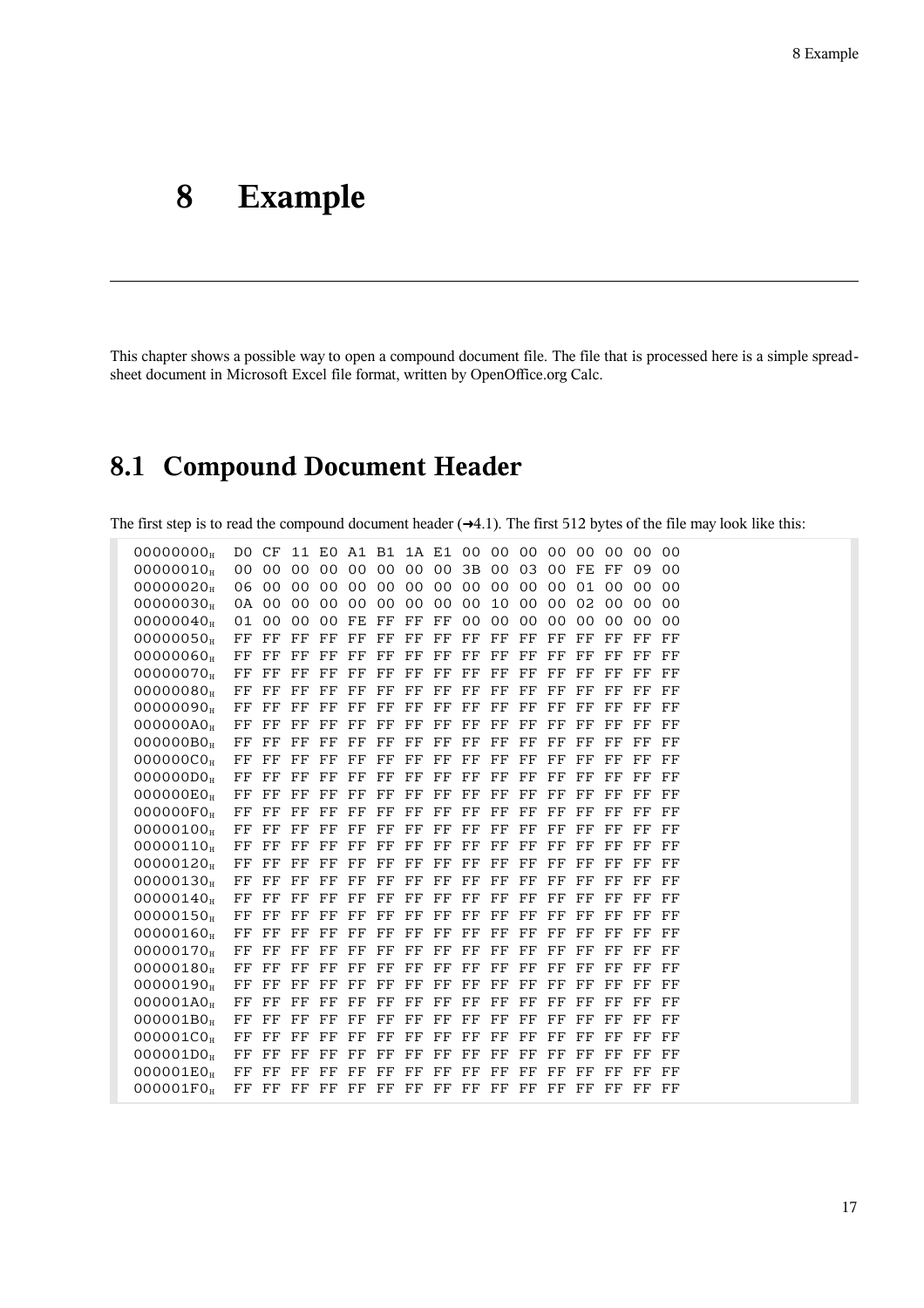| 1)  | 8 bytes containing the fixed compound document file identifier:                                             |  |  |  |  |                                                                                                    |  |       |       |          |       |                |                                                                                                                                                                                                                                                              |
|-----|-------------------------------------------------------------------------------------------------------------|--|--|--|--|----------------------------------------------------------------------------------------------------|--|-------|-------|----------|-------|----------------|--------------------------------------------------------------------------------------------------------------------------------------------------------------------------------------------------------------------------------------------------------------|
|     | 0000000 <sub>H</sub>                                                                                        |  |  |  |  | DO CF 11 EO A1 B1 1A E1 00 00 00 00 00 00 00 00                                                    |  |       |       |          |       |                |                                                                                                                                                                                                                                                              |
| 2)  | These values can be skipped:                                                                                |  |  |  |  |                                                                                                    |  |       |       |          |       |                | 16 bytes containing a unique identifier, followed by 4 bytes containing a revision number and a version number.                                                                                                                                              |
|     | 00000000 <sub>H</sub><br>00000010 <sub>H</sub>                                                              |  |  |  |  | DO CF 11 EO A1 B1 1A E1 00 00<br>00 00 00 00 00 00 00 00 3B 00 03 00 FE FF 09 00                   |  | 00 00 |       | 00 00 00 |       | 0 <sup>0</sup> |                                                                                                                                                                                                                                                              |
| 3)  | 2 bytes containing the byte order identifier. It should always consist of the byte sequence $FE_H$ $FF_H$ : |  |  |  |  |                                                                                                    |  |       |       |          |       |                |                                                                                                                                                                                                                                                              |
|     | 00000010 <sub>H</sub>                                                                                       |  |  |  |  | 00 00 00 00 00 00 00 00 3B 00 03 00 FE FF 09 00                                                    |  |       |       |          |       |                |                                                                                                                                                                                                                                                              |
| 4)  | the short-sector size is 64 bytes here:                                                                     |  |  |  |  |                                                                                                    |  |       |       |          |       |                | 2 bytes containing the size of sectors, 2 bytes containing the size of short-sectors. The sector size is 512 bytes, and                                                                                                                                      |
|     | 00000010<br>00000020 <sub>H</sub>                                                                           |  |  |  |  | 00 00 00 00 00 00 00 00 3B 00 03 00 FE FF                                                          |  |       |       |          | 09 00 |                |                                                                                                                                                                                                                                                              |
| 5)  | 10 bytes without valid data, can be ignored:                                                                |  |  |  |  |                                                                                                    |  |       |       |          |       |                |                                                                                                                                                                                                                                                              |
|     | 00000020 <sub>H</sub>                                                                                       |  |  |  |  |                                                                                                    |  |       |       |          |       |                |                                                                                                                                                                                                                                                              |
| 6)  | here:                                                                                                       |  |  |  |  |                                                                                                    |  |       |       |          |       |                | 4 bytes containing the number of sectors used by the sector allocation table $(\rightarrow 5.2)$ . The SAT uses only one sector                                                                                                                              |
|     | 00000020                                                                                                    |  |  |  |  |                                                                                                    |  |       |       |          |       |                |                                                                                                                                                                                                                                                              |
| 7)  |                                                                                                             |  |  |  |  |                                                                                                    |  |       |       |          |       |                | 4 bytes containing the SecID of the first sector used by the directory $(\rightarrow 7)$ . The directory starts at sector 10 here:                                                                                                                           |
|     | 00000030 <sub>H</sub>                                                                                       |  |  |  |  | 0A 00 00 00 00 00 00 00 00 10 00 00 02 00 00 00                                                    |  |       |       |          |       |                |                                                                                                                                                                                                                                                              |
| 8)  | 4 bytes without valid data, can be ignored:                                                                 |  |  |  |  |                                                                                                    |  |       |       |          |       |                |                                                                                                                                                                                                                                                              |
|     | 00000030 <sub>H</sub>                                                                                       |  |  |  |  | 0A 00 00 00 00 00 00 00 00 10 00 00 02 00 00 00                                                    |  |       |       |          |       |                |                                                                                                                                                                                                                                                              |
| 9)  | 4 bytes containing the minimum size of standard streams. This size is $00001000H = 4096$ bytes here:        |  |  |  |  |                                                                                                    |  |       |       |          |       |                |                                                                                                                                                                                                                                                              |
|     | 00000030                                                                                                    |  |  |  |  | 0A 00 00 00 00 00 00 00 00 10 00 00 02 00 00 00                                                    |  |       |       |          |       |                |                                                                                                                                                                                                                                                              |
| 10) | sector:                                                                                                     |  |  |  |  |                                                                                                    |  |       |       |          |       |                | 4 bytes containing the SecID of the first sector of the short-sector allocation table $(\rightarrow 6.2)$ , followed by 4 bytes<br>containing the number of sectors used by the SSAT. In this example the SSAT starts at sector 2 and uses one               |
|     | 00000030 <sub>H</sub><br>00000040 <sub>H</sub>                                                              |  |  |  |  | 0A 00 00 00 00 00 00 00 00 10 00 00 02 00 00 00<br>01 00 00 00 FE FF FF FF 00 00 00 00 00 00 00 00 |  |       |       |          |       |                |                                                                                                                                                                                                                                                              |
| 11) | states that there is no extended MSAT in this file:                                                         |  |  |  |  |                                                                                                    |  |       |       |          |       |                | 4 bytes containing the SecID of the first sector of the master sector allocation table $(\rightarrow 5.1)$ , followed by 4 bytes<br>containing the number of sectors used by the MSAT. The SecID here is $-2$ (End Of Chain SecID, $\rightarrow 3.1$ ) which |
|     | 00000040 <sub>H</sub>                                                                                       |  |  |  |  | 01 00 00 00 FE FF FF FF 00 00 00 00 00 00 00 00                                                    |  |       |       |          |       |                |                                                                                                                                                                                                                                                              |
| 12) | The only sector used by the SAT is sector 0:                                                                |  |  |  |  |                                                                                                    |  |       |       |          |       |                | 436 bytes containing the first 109 SecIDs of the MSAT. Only the first SecID is valid, because the SAT uses only<br>one sector (see above). Therefore all remaining SecIDs are set to the special Free SecID with the value $-1$ ( $\rightarrow$ 3.1).        |
|     | 00000040 <sub>H</sub><br>00000050 <sub>H</sub><br>00000060 <sub>H</sub>                                     |  |  |  |  | 01 00 00 00 FE FF FF FF 00 00 00 00                                                                |  |       | 00 00 |          | 00    | 0 <sup>0</sup> |                                                                                                                                                                                                                                                              |

 $\frac{1}{2}$  is the set of the set of the set of the set of the set of the set of the set of the set of the set of the set of the set of the set of the set of the set of the set of the set of the set of the set of the set of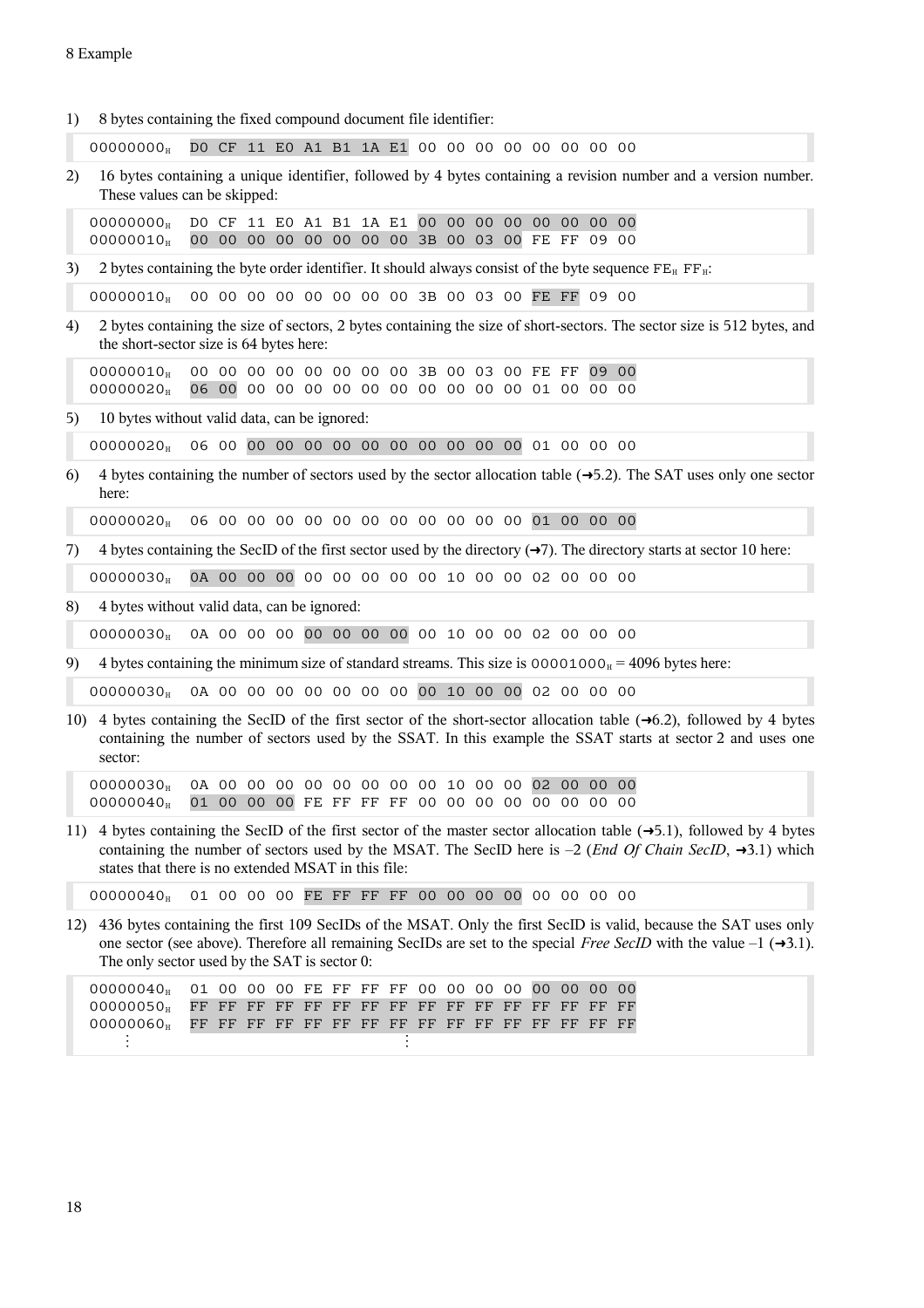# **8.2 Master Sector Allocation Table**

The header contains the entire MSAT  $(\rightarrow 5.1)$  $(\rightarrow 5.1)$ , therefore nothing else can be done here. The MSAT consists of the SecID chain  $[0, -2]$ .

# **8.3 Sector Allocation Table**

To build the SAT  $(\rightarrow 5.2)$  $(\rightarrow 5.2)$ , all sectors specified in the MSAT have to be read. In this example this is only sector 0. It starts at file offset 00000200 $_{\text{H}}$  = 512 ( $\rightarrow$ [4.3\)](#page-8-0) and may look like this:

| 00000200              |       |             |             |                                              |             |             |                         |  |    |             |             |             |             | FD FF FF FF FF FF FF FF FE FF FF FF 04 00 00 | 00          |
|-----------------------|-------|-------------|-------------|----------------------------------------------|-------------|-------------|-------------------------|--|----|-------------|-------------|-------------|-------------|----------------------------------------------|-------------|
| 00000210              |       |             |             | 05 00 00 00 06 00 00 00 07 00 00 00 08 00 00 |             |             |                         |  |    |             |             |             |             |                                              | 00          |
| 00000220              |       |             |             | 09 00 00 00 FE FF FF FF 0B 00 00 00 FE FF    |             |             |                         |  |    |             |             |             |             | $_{\rm FF}$                                  | FF          |
| 00000230              | FF FF |             | FF FF       |                                              | $_{\rm FF}$ |             | FF FF FF FF FF FF FF FF |  |    |             |             |             | FF.         | FF.                                          | $_{\rm FF}$ |
| 00000240              |       |             |             | FF FF FF FF FF                               |             |             | FF FF FF FF FF FF FF FF |  |    |             |             |             | $_{\rm FF}$ | FF                                           | FF          |
| 00000250              | FF    | $_{\rm FF}$ | FF FF       |                                              | $_{\rm FF}$ |             | FF FF FF FF             |  | FF | $_{\rm FF}$ | FF          | $_{\rm FF}$ | $_{\rm FF}$ | FF                                           | FF          |
| 00000260              | FF FF |             | FF FF       |                                              | FF          |             | FF FF FF FF FF FF       |  |    |             | FF          | $_{\rm FF}$ | FF          | FF                                           | FF          |
| 00000270              |       |             |             | FF FF FF FF FF FF FF FF FF FF FF FF FF       |             |             |                         |  |    |             |             |             | $_{\rm FF}$ | FF                                           | FF          |
| 00000280              |       |             | FF FF FF FF |                                              | $_{\rm FF}$ |             | FF FF FF FF FF FF FF    |  |    |             |             | $_{\rm FF}$ | $_{\rm FF}$ | $_{\rm FF}$                                  | $_{\rm FF}$ |
| 00000290              | FF FF |             | FF FF       |                                              | $_{\rm FF}$ | $_{\rm FF}$ | FF FF FF FF FF FF FF    |  |    |             |             |             | FF          | FF                                           | FF          |
| 000002A0 <sub>H</sub> |       |             |             | FF FF FF FF FF                               |             |             | FF FF FF FF FF FF FF FF |  |    |             |             |             | FF          | $_{\rm FF}$                                  | - FF        |
| 000002B0 <sub>H</sub> |       |             |             | FF FF FF FF FF                               |             |             | FF FF FF FF FF FF FF FF |  |    |             |             |             | $_{\rm FF}$ | FF                                           | $_{\rm FF}$ |
| 000002C0 <sub>H</sub> | FF FF |             | FF FF       |                                              | FF          |             | FF FF FF FF FF FF FF FF |  |    |             |             |             | $_{\rm FF}$ | FF                                           | FF          |
| 000002D0 <sub>H</sub> |       |             |             | FF FF FF FF FF FF FF FF FF FF FF FF FF       |             |             |                         |  |    |             |             |             | $F$ F       | $_{\rm FF}$                                  | FF          |
| 000002E0 <sub>H</sub> |       |             |             | FF FF FF FF FF FF FF FF FF FF FF FF FF       |             |             |                         |  |    |             |             |             | $_{\rm FF}$ | $_{\rm FF}$                                  | - FF        |
| 000002F0 <sub>H</sub> | FF FF |             | FF FF       |                                              | $_{\rm FF}$ |             | FF FF FF FF FF FF       |  |    |             | $_{\rm FF}$ | FF          | FF          | FF                                           | FF          |
| 00000300              |       |             |             | FF FF FF FF FF                               |             |             | FF FF FF FF FF FF FF FF |  |    |             |             |             | $_{\rm FF}$ | FF                                           | FF          |
| 00000310              |       |             |             | FF FF FF FF FF                               |             |             | FF FF FF FF FF FF FF FF |  |    |             |             |             | FF.         | $_{\rm FF}$                                  | FF          |
| 00000320              | FF FF |             | FF FF       |                                              | FF          |             | FF FF FF FF FF FF       |  |    |             | FF          | $_{\rm FF}$ | FF          | FF                                           | FF          |
| 00000330              |       |             |             | FF FF FF FF FF                               |             |             | FF FF FF FF FF FF FF FF |  |    |             |             |             | $_{\rm FF}$ | $_{\rm FF}$                                  | FF          |
| 00000340              |       |             |             | FF FF FF FF FF                               |             |             | FF FF FF FF FF FF FF FF |  |    |             |             |             | $_{\rm FF}$ | $_{\rm FF}$                                  | FF          |
| 00000350              |       |             |             | FF FF FF FF FF                               |             |             | FF FF FF FF FF FF FF FF |  |    |             |             |             | FF.         | FF                                           | FF          |
| 00000360 <sub>H</sub> |       |             | FF FF FF FF |                                              | $_{\rm FF}$ |             | FF FF FF FF FF FF FF    |  |    |             |             | $_{\rm FF}$ | $_{\rm FF}$ | FF                                           | FF          |
| 00000370              |       |             |             | FF FF FF FF FF                               |             |             | FF FF FF FF FF FF FF FF |  |    |             |             |             | $_{\rm FF}$ | FF                                           | FF          |
| 00000380              | FF FF |             | FF FF       |                                              | $_{\rm FF}$ |             | FF FF FF FF FF FF       |  |    |             | FF          | $_{\rm FF}$ | $_{\rm FF}$ | FF                                           | FF          |
| 00000390              |       |             | FF FF FF FF |                                              | $_{\rm FF}$ |             | FF FF FF FF FF FF FF    |  |    |             |             | $_{\rm FF}$ | $_{\rm FF}$ | $_{\rm FF}$                                  | - FF        |
| 000003A0 <sub>H</sub> |       |             |             | FF FF FF FF FF FF FF FF FF FF FF FF FF       |             |             |                         |  |    |             |             |             | - FF        | FF                                           | - FF        |
| 000003B0 <sub>H</sub> | FF FF |             | FF FF       |                                              | $_{\rm FF}$ |             | FF FF FF FF FF FF       |  |    |             | FF          | $_{\rm FF}$ | FF          | FF                                           | $_{\rm FF}$ |
| 000003C0 <sub>H</sub> |       | FF FF       | FF FF       |                                              | $_{\rm FF}$ |             | FF FF FF FF FF FF FF    |  |    |             |             | $_{\rm FF}$ | $_{\rm FF}$ | $_{\rm FF}$                                  | FF          |
| $000003D0_{H}$        |       | FF FF       |             | FF FF FF                                     |             |             | FF FF FF FF FF FF FF FF |  |    |             |             |             | $_{\rm FF}$ | $_{\rm FF}$                                  | $_{\rm FF}$ |
| 000003E0 <sub>H</sub> | FF FF |             | FF FF       |                                              | $\rm FF$    |             | FF FF FF FF FF FF FF    |  |    |             |             | FF.         | FF          | $_{\rm FF}$                                  | FF          |
| 000003F0 <sub>H</sub> |       |             |             |                                              |             |             |                         |  |    |             |             |             |             |                                              |             |
|                       |       |             |             |                                              |             |             |                         |  |    |             |             |             |             |                                              |             |

This results in the following SecID array for the SAT:

| Array<br>indexes |             |                          |      |   | 4                             | $\mathcal{L}$ | <sub>0</sub>   |   | я | Q              | 10 |                                         |          |          |
|------------------|-------------|--------------------------|------|---|-------------------------------|---------------|----------------|---|---|----------------|----|-----------------------------------------|----------|----------|
|                  |             |                          | ∼    |   |                               |               |                |   |   |                |    |                                         |          | $\cdots$ |
| SecID array      | $\sim$<br>╯ | $\overline{\phantom{a}}$ | $-2$ | 4 | $\overline{\phantom{0}}$<br>כ | $\mathfrak b$ | $\overline{ }$ | 8 | 9 | $\sim$<br>$-z$ | 11 | $\sim$<br>$\overline{\phantom{a}}$<br>∼ | <b>.</b> | $\cdots$ |

As expected, sector 0 is marked with the special *SAT SecID* (→[3.1\)](#page-5-0). Sector 1 and all sectors starting with sector 12 are not used (special *Free SecID* with value –1).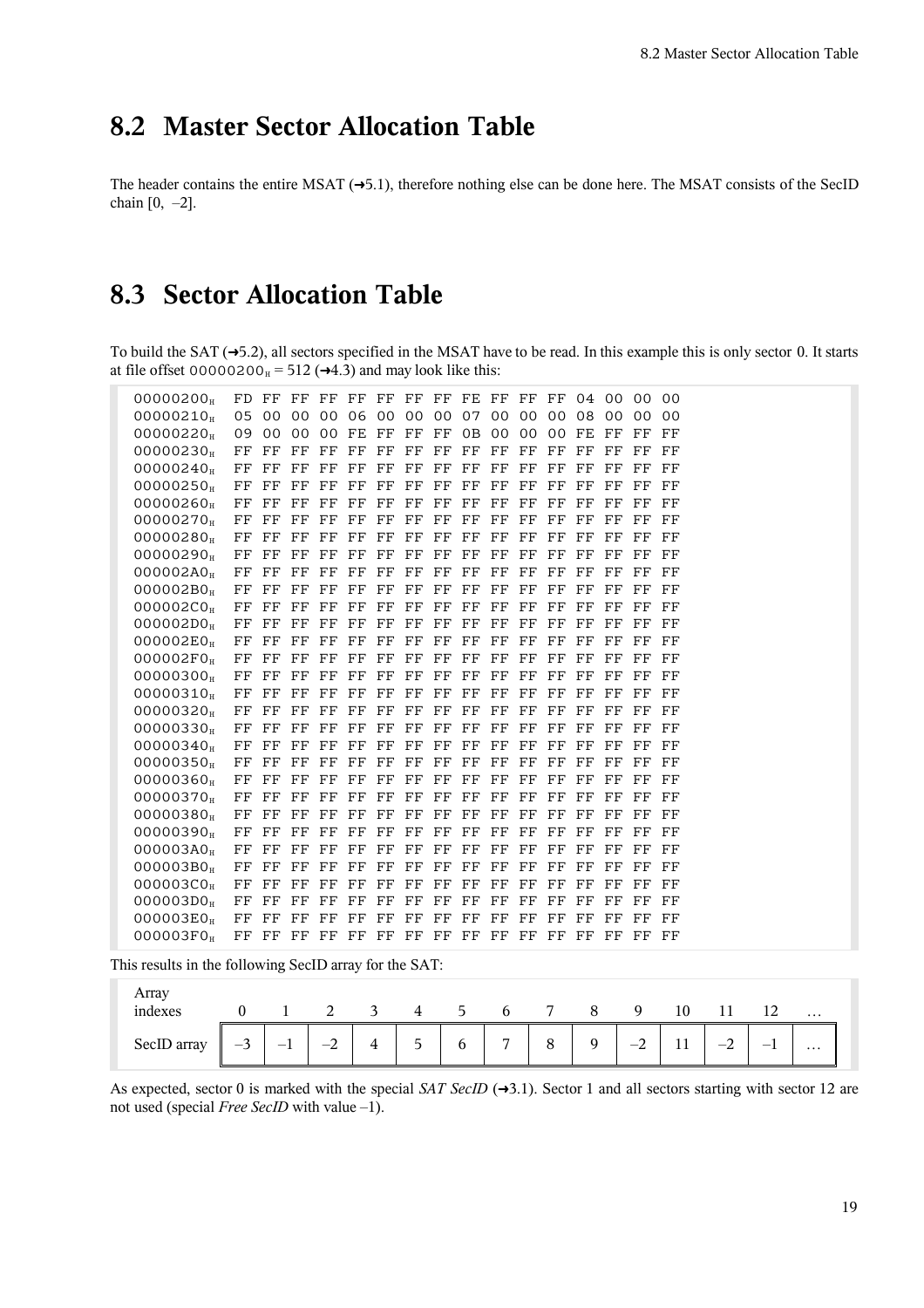# **8.4 Short-Sector Allocation Table**

The SSAT  $(\rightarrow 6.2)$  $(\rightarrow 6.2)$  starts at sector 2 and consists only of this one sector as specified in the header. This is in line with the SAT that contains the *End Of Chain SecID* at position 2. The SecID chain of the SSAT is therefore [2, –2]. Sector 2 starts at file offset  $00000600_H = 1536 \rightarrow 4.3$  and may look like this:

| 00000600              |       |                |                   |                |             |             |                 |             | 01 00 00 00 02 00 00 00 03 00 00 00 |                 |                |                 | 04 00          |                | -00            | 0 <sub>0</sub> |
|-----------------------|-------|----------------|-------------------|----------------|-------------|-------------|-----------------|-------------|-------------------------------------|-----------------|----------------|-----------------|----------------|----------------|----------------|----------------|
| 00000610              | 05 00 |                | 00                | 00             | 06          | 00          | 00 <sup>°</sup> | 00          | 07                                  | 00              | 00             | 00              | 08             | 00             | 0 <sup>0</sup> | 0 <sub>0</sub> |
| 00000620              | 09    | 0 <sup>0</sup> | $00 \,$           | 0 <sup>0</sup> |             | 0A 00       |                 | 00 00       | 0 <sub>B</sub>                      | 00              | 0 <sup>0</sup> | 0 <sup>0</sup>  | OC             | 0 <sub>0</sub> | 0 <sub>0</sub> | 0 <sub>0</sub> |
| 00000630              | 0D    | 00             | $00 \,$           | 0 <sup>0</sup> | 0E          | 00          | 00              | 00          | 0F                                  | 0 <sup>0</sup>  | 00             | 00              | 10             | 0 <sub>0</sub> | 0 <sub>0</sub> | 0 <sub>0</sub> |
| 00000640              | 11    | 00             | 00 <sup>°</sup>   | 00             |             | 12 00       | 00 00           |             | 13                                  | $00 \,$         | 00             | 00              | 14             | 00             | 00             | 0 <sub>0</sub> |
| 00000650              | 15    | 00             | 0 <sub>0</sub>    | 0 <sup>0</sup> |             | 16 00       |                 | 00 00       | 17                                  | 00 <sup>2</sup> | 0 <sub>0</sub> | 00              | 18             | 0 <sub>0</sub> | 0 <sub>0</sub> | 0 <sub>0</sub> |
| 00000660              | 19    | 00             | $00 \,$           | 0 <sup>0</sup> |             | 1A 00       | 00 <sup>°</sup> | 00          | 1B                                  | 00              | 0 <sup>0</sup> | 00              | 1 <sup>C</sup> | 0 <sup>0</sup> | 00             | 0 <sub>0</sub> |
| 00000670              | 1D    | 00             | 00 <sup>o</sup>   | 0 <sup>0</sup> | 1E          | 00          | 00 <sub>o</sub> | 00          | 1F                                  | 00              | 00             | 00              | 20             | 00             | 00             | 0 <sub>0</sub> |
| 00000680              | 21    | 00             | $00 \,$           | 00             | 22          | 00          | 00 <sup>°</sup> | 00          | 23                                  | 00              | 0 <sup>0</sup> | 00              | 24             | 00             | 00             | 00             |
| 00000690              | 25    | 00             | $00 \,$           | 0 <sup>0</sup> | 26          | 00          | 00 <sup>o</sup> | 00          | 27                                  | 00              | 0 <sup>0</sup> | 00              | 28             | 0 <sub>0</sub> | 0 <sub>0</sub> | 0 <sub>0</sub> |
| 000006A0 <sub>H</sub> | 29    | 00             | $00 \,$           | 0 <sup>0</sup> | 2A 00       |             | 00 <sup>°</sup> | 00          | 2B                                  | 00              | 0 <sup>0</sup> | 00              | 2C             | 0 <sub>0</sub> | 00             | 0 <sub>0</sub> |
| 000006B0 <sub>H</sub> | 2D    | 00             | $00 \,$           | 00             | FE FF       |             | FF              | $_{\rm FF}$ | 2F                                  | 00              | 00             | 00 <sup>°</sup> | FE             | $_{\rm FF}$    | FF             | FF             |
| 000006C0 <sub>H</sub> | FE    | $_{\rm FF}$    | $_{\rm FF}$       | $_{\rm FF}$    | 32          | 00          | 00 <sup>°</sup> | 00          | 33                                  | 00              | 0 <sup>0</sup> | 00              | 34             | 0 <sup>0</sup> | 0 <sup>0</sup> | 0 <sup>0</sup> |
| 000006D0 <sub>H</sub> | 35    | 00             | 00                | 0 <sup>0</sup> | FE          | $_{\rm FF}$ | FF              | FF          | FF                                  | FF              | FF             | FF              | FF             | FF             | FF             | FF             |
| 000006E0 <sub>H</sub> | FF    | $_{\rm FF}$    | FF                | FF             | FF          | $_{\rm FF}$ | $_{\rm FF}$     | $_{\rm FF}$ | $_{\rm FF}$                         | $_{\rm FF}$     | FF             | FF              | FF             | FF             | FF             | FF             |
| 000006F0 <sub>H</sub> | FF    | FF             | FF                | $_{\rm FF}$    | FF          | FF          | FF              | $_{\rm FF}$ | FF                                  | FF              | FF             | FF              | FF             | FF             | FF             | FF             |
| 00000700              | FF    | FF             | FF                | FF             | FF          | FF          | FF              | FF          | FF                                  | FF              | FF             | FF              | FF             | FF             | FF             | FF             |
| 00000710              | FF    | FF             | FF                | FF             | FF          | $_{\rm FF}$ | FF              | $_{\rm FF}$ | FF                                  | FF              | $_{\rm FF}$    | FF              | FF             | FF             | FF             | FF             |
| 00000720 <sub>H</sub> | FF    | FF             | $_{\rm FF}$       | $_{\rm FF}$    | FF          | $_{\rm FF}$ | FF              | $_{\rm FF}$ | FF                                  | FF              | FF             | FF              | FF             | FF             | FF             | FF             |
| 00000730              | FF    | FF             | FF                | FF             | FF          | FF          | FF              | FF          | FF                                  | $_{\rm FF}$     | FF             | FF              | FF             | FF             | FF             | FF             |
| 00000740              | FF    | $_{\rm FF}$    | $_{\rm FF}$       | $_{\rm FF}$    | $_{\rm FF}$ | FF          | $_{\rm FF}$     | $_{\rm FF}$ | $_{\rm FF}$                         | $_{\rm FF}$     | $_{\rm FF}$    | FF              | $_{\rm FF}$    | FF             | FF             | FF             |
| 00000750 <sub>H</sub> | FF    | FF             | FF                | $_{\rm FF}$    | FF          | FF          | FF              | $_{\rm FF}$ | FF                                  | FF              | FF             | FF              | FF             | FF             | FF             | FF             |
| 00000760              | FF    | FF             | FF                | $_{\rm FF}$    | FF          | $_{\rm FF}$ | FF              | $_{\rm FF}$ | $_{\rm FF}$                         | $_{\rm FF}$     | FF             | FF              | FF             | FF             | FF             | FF             |
| 00000770              | FF    | FF             | FF                | $_{\rm FF}$    | FF          | FF          | FF              | $_{\rm FF}$ | FF                                  | FF              | $_{\rm FF}$    | FF              | $_{\rm FF}$    | FF             | FF             | FF             |
| 00000780              | FF    | FF             | $_{\rm FF}$       | $_{\rm FF}$    | FF          | FF          | FF              | $_{\rm FF}$ | FF                                  | FF              | $_{\rm FF}$    | FF              | FF             | FF             | FF             | FF             |
| 00000790              | FF    | FF             | FF                | $_{\rm FF}$    | FF          | $_{\rm FF}$ | FF              | FF          | FF                                  | FF              | FF             | FF              | FF             | FF             | FF             | FF             |
| 000007A0 <sub>H</sub> | FF    | $_{\rm FF}$    | $_{\rm FF}$       | $_{\rm FF}$    | FF          | FF          | FF              | $_{\rm FF}$ | FF                                  | FF              | FF             | FF              | FF             | FF             | FF             | FF             |
| 000007B0 <sub>H</sub> | FF    | $_{\rm FF}$    | $_{\rm FF}$       | FF             | FF          | FF          | FF              | FF          | FF                                  | FF              | FF             | FF              | FF             | FF             | FF             | FF             |
| 000007C0 <sub>H</sub> | FF    | FF             | FF                | FF             | FF          | FF          | FF              | $_{\rm FF}$ | FF                                  | FF              | FF             | FF              | FF             | FF             | FF             | FF             |
| 000007D0 <sub>H</sub> | FF    | FF             | FF                | FF             | FF          | FF          | FF              | $_{\rm FF}$ | FF                                  | FF              | FF             | FF              | FF             | FF             | FF             | FF             |
| 000007E0 <sub>H</sub> | FF    | FF             | FF                | FF             | FF          | FF          | FF              | FF          | FF                                  | FF              | FF             | FF              | FF             | FF             | FF             | FF             |
| 000007F0 <sub>H</sub> |       |                | FF FF FF FF FF FF |                |             |             |                 |             | FF FF FF FF FF FF                   |                 |                |                 | $_{\rm FF}$    | FF             | FF             | FF             |

This results in the following SecID array for the SSAT:

| Array<br>indexes |  |  |   |                |  |  |  |  |  |  |  |  |  |  | 0 1 2 3 4 5 6 7 8 9 10 11  41 42 43 44 45 46 47 48 49 50 51 52 53 54 |                                                                                                   |
|------------------|--|--|---|----------------|--|--|--|--|--|--|--|--|--|--|----------------------------------------------------------------------|---------------------------------------------------------------------------------------------------|
| SecID array      |  |  | 5 | 6 <sup>1</sup> |  |  |  |  |  |  |  |  |  |  |                                                                      | $\left 7 8 9 10 11 12\right  \left 42 43 44 45 -2 47 -2 50 51 52 53 -2 1  \right  \left 1\right $ |

All short-sectors starting with sector 54 are not used (special *Free SecID* with value –1).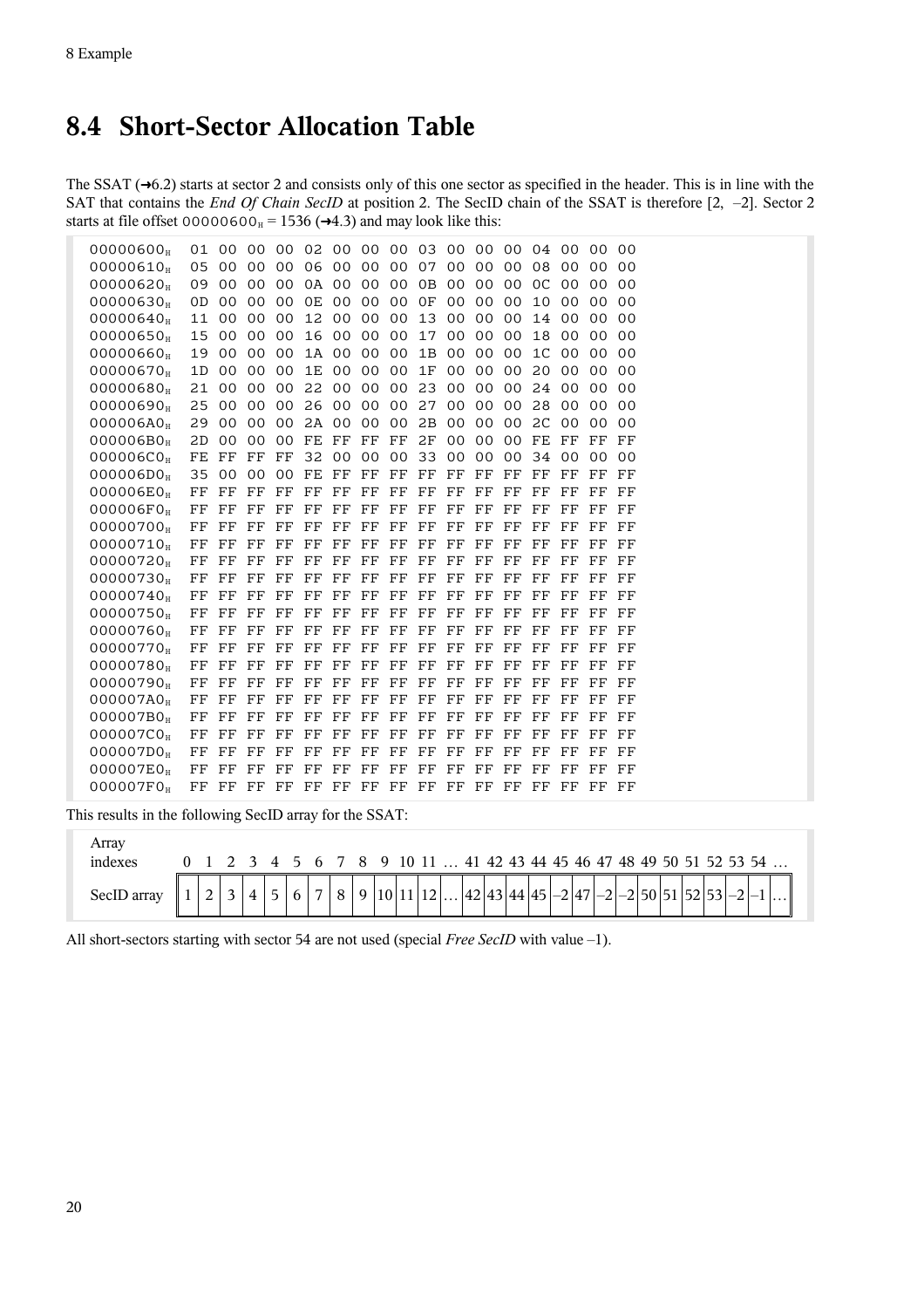### **8.5 Directory**

The header contains the SecID of the first sector that contains the directory  $(\rightarrow 7)$  $(\rightarrow 7)$ , which is sector 10 in this example. The directory is always contained in standard sectors, never in short-sectors. Therefore the SAT is used to build up the SecID chain of the directory: [10, 11, -2]. Sector 10 starts at file offset  $00001600<sub>H</sub> = 5632$ , and sector 11 starts at file offset 00001800 $_{\text{H}}$  = 6144 ( $\rightarrow$ [4.3\)](#page-8-0). In this example, a sector has a size of 512 bytes, therefore each sector contains 4 directory entries (each entry uses exactly 128 bytes), and the entire directory contains 8 entries.

The following example shows what is contained in the first two directory entries  $(\rightarrow 7.2)$  $(\rightarrow 7.2)$ . The other entries are read accordingly.

#### **8.5.1 Root Storage Entry**

The first directory entry always represents the root storage entry. It may look like this:

| 00001600 <sub>H</sub> 52 00 6F 00 6F 00 74 00 20 00 45 00 6E 00 74 00 |  |  |  |  |  |  |  |  |
|-----------------------------------------------------------------------|--|--|--|--|--|--|--|--|
|                                                                       |  |  |  |  |  |  |  |  |
|                                                                       |  |  |  |  |  |  |  |  |
|                                                                       |  |  |  |  |  |  |  |  |
| 00001640 <sub>H</sub> 16 00 05 00 FF FF FF FF FF FF FF FF 01 00 00 00 |  |  |  |  |  |  |  |  |
| 00001650 <sub>H</sub> 10 08 02 00 00 00 00 00 C0 00 00 00 00 00 00 46 |  |  |  |  |  |  |  |  |
|                                                                       |  |  |  |  |  |  |  |  |
| 00001670 <sub>H</sub> 00 00 00 00 03 00 00 00 80 0D 00 00 00 00 00 00 |  |  |  |  |  |  |  |  |
|                                                                       |  |  |  |  |  |  |  |  |

1) 64 bytes containing the character array of the entry name (16-bit characters, terminated by the first  $\langle 00_H \rangle$ character). The name of this entry is "Root Entry" here:

| 00001600 <sub>H</sub> 52 00 6F 00 6F 00 74 00 20 00 45 00 6E 00 74 00 |  |  |  |  |  |  |  |  |
|-----------------------------------------------------------------------|--|--|--|--|--|--|--|--|
|                                                                       |  |  |  |  |  |  |  |  |
|                                                                       |  |  |  |  |  |  |  |  |
|                                                                       |  |  |  |  |  |  |  |  |

2) 2 bytes containing the valid range of the previous character array (22 bytes here, resulting in 10 valid characters):

00001640<sup>H</sup> 16 00 05 00 FF FF FF FF FF FF FF FF 01 00 00 00

3) 1 byte containing the type of the entry. Must be  $0.5<sub>H</sub>$  for the root storage entry.

00001640<sup>H</sup> 16 00 05 00 FF FF FF FF FF FF FF FF 01 00 00 00

4) 1 byte containing the node colour of the entry. It is red in this example, breaking the rule that the root storage entry should always be black:

00001640<sup>H</sup> 16 00 05 00 FF FF FF FF FF FF FF FF 01 00 00 00

5) 4 bytes containing the DirID of the left child node, followed by 4 bytes containing the DirID of the right child node. Should both be  $-1$  in the root storage entry:

00001640<sup>H</sup> 16 00 05 00 FF FF FF FF FF FF FF FF 01 00 00 00

6) 4 bytes containing the DirID of the root node entry of the red-black tree of all members of the root storage. It is 1 in this example:

00001640<sup>H</sup> 16 00 05 00 FF FF FF FF FF FF FF FF 01 00 00 00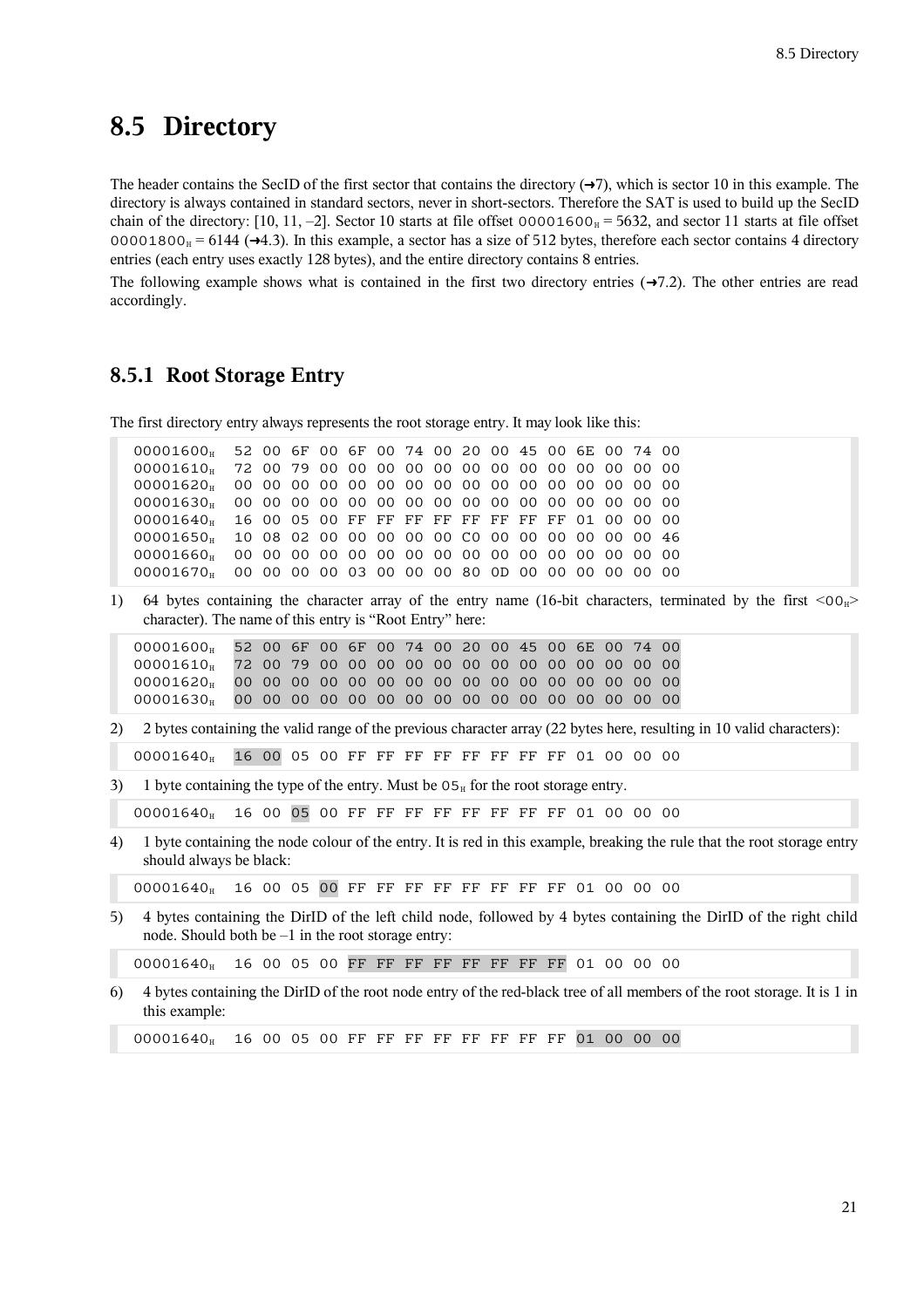7) 16 bytes containing a unique identifier, followed by 4 bytes containing additional flags, and two time stamps, 8 bytes each, containing the creation time and last modification time of the storage  $(\rightarrow 7.2.3)$  $(\rightarrow 7.2.3)$ . This data can be skipped:

00001650<sup>H</sup> 10 08 02 00 00 00 00 00 C0 00 00 00 00 00 00 46 00001660<sup>H</sup> 00 00 00 00 00 00 00 00 00 00 00 00 00 00 00 00 00001670<sup>H</sup> 00 00 00 00 03 00 00 00 80 0D 00 00 00 00 00 00

8) 4 bytes containing the SecID of the first sector or short-sector of a stream, followed by 4 bytes containing the stream size. In case of the root storage entry, this is the SecID of the first sector and the size of the short-stream container stream ( $\rightarrow$ [6.1\)](#page-11-2). It starts at sector 3 and has a size of 00000D80 $_{\text{H}}$  = 3456 bytes in this example:

00001670<sup>H</sup> 00 00 00 00 03 00 00 00 80 0D 00 00 00 00 00 00

9) 4 bytes without valid data, can be skipped:

00001670<sup>H</sup> 00 00 00 00 03 00 00 00 80 0D 00 00 00 00 00 00

#### **8.5.2 Second Directory Entry**

The second directory entry (with DirID 1) may look like this:

| 00001680 <sub>H</sub> 57 00 6F 00 72 00 6B 00 62 00 6F 00 6F 00 6B 00 |  |  |  |  |  |  |  |  |
|-----------------------------------------------------------------------|--|--|--|--|--|--|--|--|
|                                                                       |  |  |  |  |  |  |  |  |
|                                                                       |  |  |  |  |  |  |  |  |
|                                                                       |  |  |  |  |  |  |  |  |
| 000016CO <sub>H</sub> 12 00 02 00 02 00 00 00 04 00 00 00 FF FF FF FF |  |  |  |  |  |  |  |  |
|                                                                       |  |  |  |  |  |  |  |  |
|                                                                       |  |  |  |  |  |  |  |  |
| 000016F0H 00 00 00 00 00 00 00 00 51 0B 00 00 00 00 00 00             |  |  |  |  |  |  |  |  |

Important data is highlighted. The name of this entry is "Workbook", it represents a stream, the DirID of the left child node is 2, the DirID of the right child node is 4, the SecID of the first sector is 0, and the stream size is 00000B51H = 2897 bytes. The stream is shorter than 4096 bytes, therefore it is stored in the short-stream container stream.

#### **8.5.3 Remaining Directory Entries**

The remaining directory entries are read similar to the examples above, resulting in the following directory:

| DirID Name |                                         | <b>Type</b> | DirID of<br>left child | DirID of<br>right child | DirID of<br>first<br>member | SecID of<br>first sector | size | <b>Stream Allocation</b><br>table |
|------------|-----------------------------------------|-------------|------------------------|-------------------------|-----------------------------|--------------------------|------|-----------------------------------|
| 0          | Root Entry                              | root        | none                   | none                    |                             | 3                        | 3456 | SAT                               |
|            | Workbook                                | stream      | 2                      | 4                       | none                        | $\boldsymbol{0}$         | 2897 | <b>SSAT</b>                       |
| 2          | $<$ 01 <sub>H</sub> $>$ CompObj         | stream      | 3                      | none                    | none                        | 46                       | 73   | <b>SSAT</b>                       |
| 3          | $<$ 01 <sub>H</sub> $>$ Ole             | stream      | none                   | none                    | none                        | 48                       | 20   | <b>SSAT</b>                       |
| 4          | $<$ 05 <sub>H</sub> >SummaryInformation | stream      | none                   | none                    | none                        | 49                       | 312  | <b>SSAT</b>                       |
| 5          |                                         | empty       |                        |                         |                             |                          |      |                                   |
| 6          |                                         | empty       |                        |                         |                             |                          |      |                                   |
| 7          |                                         | empty       |                        |                         |                             |                          |      |                                   |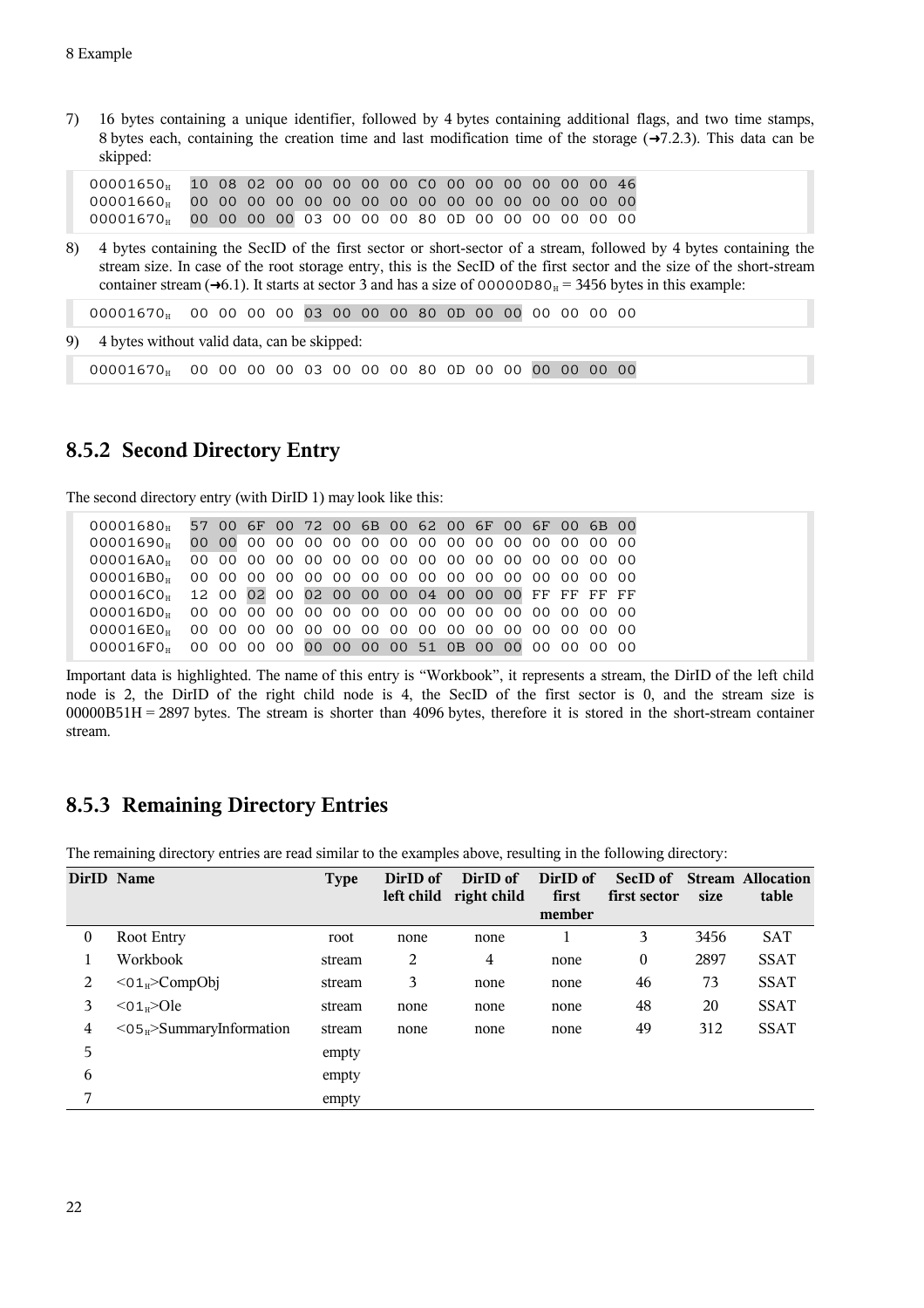Starting with the first member directory entry specified in the root storage entry (here: DirID 1) it is possible to find all members of the root storage. Entry 1 has two child nodes with DirID 2 and DirID 4. DirID 2 has one child node with DirID 3. The child nodes with the DirIDs 3 and 4 do not specify more child nodes. Therefore the directory entries with the DirIDs 1, 2, 3, and 4 represent members of the root storage.

#### **8.5.4 SecID Chains of the Streams**

The short-stream container stream  $(\rightarrow 6.1)$  $(\rightarrow 6.1)$  is always stored in standard sectors. All user streams are shorter than 4096 bytes (the minimum size of standard streams specified in the header,  $\rightarrow$ [4.1\)](#page-7-0), therefore they are stored in the short-stream container stream, and the SSAT is used to build the SecID chains of the streams.

|                | DirID Stream name                          | <b>Allocation table</b> | SecID chain                                  |
|----------------|--------------------------------------------|-------------------------|----------------------------------------------|
| $\theta$       | Short-stream container stream <sup>6</sup> | <b>SAT</b>              | $[3, 4, 5, 6, 7, 8, 9, -2]$                  |
|                | Workbook                                   | <b>SSAT</b>             | $[0, 1, 2, 3, 4, 5, \ldots, 43, 44, 45, -2]$ |
|                | $\leq 01_H$ >CompObj                       | <b>SSAT</b>             | $[46, 47, -2]$                               |
|                | $<$ 01 <sub>u</sub> $>$ Ole                | <b>SSAT</b>             | $[48, -2]$                                   |
| $\overline{4}$ | $<$ 05 $_H$ >SummaryInformation            | <b>SSAT</b>             | $[49, 50, 51, 52, 53, -2]$                   |

#### **8.5.5 Short-Stream Container Stream**

The short-stream container stream is read by concatenating all sectors specified in the SecID chain of the root storage entry in the directory. In this example, the sectors 3, 4, 5, 6, 7, 8, and 9 have to be read in this order, resulting in a stream with a size of 3584 bytes, but only the first 3456 bytes are used (as specified in the root storage entry). These 3456 bytes are divided into short-sectors with a size of 64 bytes each, resulting in 54 short-sectors.

#### **8.5.6 Reading a Stream**

Now the stream " $<01_H>CompObj$ " may be read. The SecID chain of this stream is [46, 47, –2], the stream is a shortstream. The two short-sectors 46 and 47 contain the user data. Short-sector 46 starts at offset 2944 in the short-stream container stream, short-sector 47 starts at offset 3008  $(\rightarrow 6.1)$  $(\rightarrow 6.1)$ .

<span id="page-22-0"></span><sup>&</sup>lt;sup>6</sup> The actual name of this directory entry may be "Root Entry" or similar, but it *refers* to the short-stream container stream too.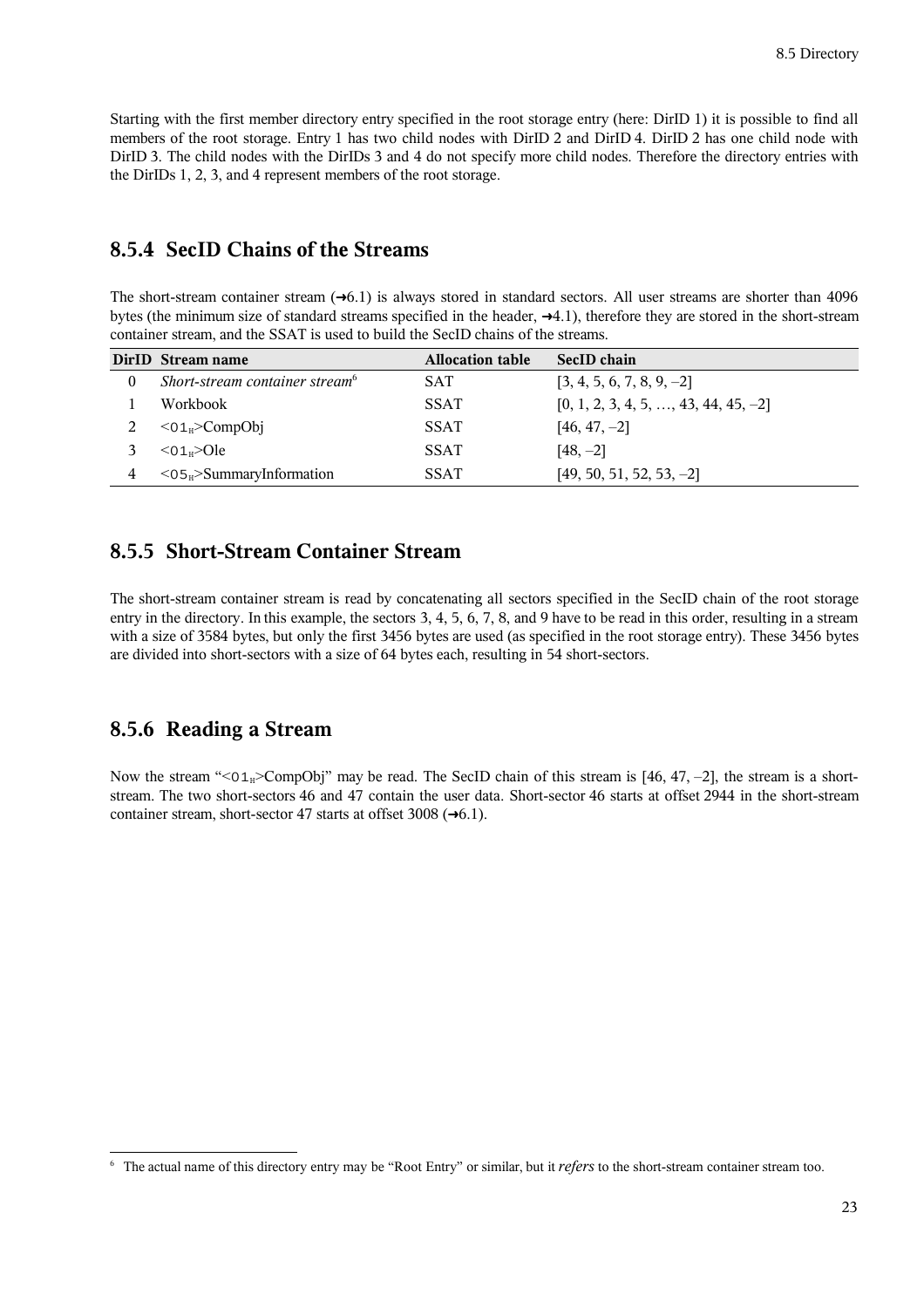# **9 Glossary**

| Term                                     | Description                                                                                                                                            | Chapter                                       |
|------------------------------------------|--------------------------------------------------------------------------------------------------------------------------------------------------------|-----------------------------------------------|
| Byte order                               | The order in which single bytes of a bigger data type are represented<br>or stored.                                                                    | $\rightarrow$ 4.2                             |
| Compound document                        | File format used to store several objects in a single file, objects can<br>be organised hierarchically in storages and streams.                        | $\rightarrow$ 1.2                             |
| Compound document header                 | Structure in a <i>compound document</i> containing initial settings.                                                                                   | $\rightarrow 4.1$                             |
| Control stream                           | Stream in a compound document containing internal control data.                                                                                        | $\rightarrow 5, \rightarrow 6, \rightarrow 7$ |
| Directory                                | List of directory entries for all storages and streams in a compound<br>document.                                                                      | $\rightarrow 7.1$                             |
| Directory entry                          | Part of the directory containing relevant data for a storage or a<br>stream.                                                                           | $\rightarrow 7.2$                             |
| Directory entry identifier (DirID)       | Zero-based index of a directory entry.                                                                                                                 | $\rightarrow 7.1$                             |
| Directory stream                         | Sector chain containing the directory.                                                                                                                 | $\rightarrow 7.1$                             |
| DirID                                    | Zero-based index of a directory entry (short for "directory entry<br>identifier").                                                                     | $\rightarrow 7.1$                             |
| End Of Chain SecID                       | Special sector identifier used to indicate the end of a SecID chain.                                                                                   | $\rightarrow 3.1$                             |
| File offset                              | Physical position in a file.                                                                                                                           | $\rightarrow$ 4.3                             |
| Free SecID                               | Special sector identifier for unused sectors.                                                                                                          | $\rightarrow 3.1$                             |
| Header                                   | Short for "compound document header".                                                                                                                  | $-4.1$                                        |
| Master sector allocation table<br>(MSAT) | SecID chain containing sector identifiers of all sectors used by the<br>sector allocation table.                                                       | $\rightarrow 5.1$                             |
| <b>MSAT</b>                              | Short for "master sector allocation table".                                                                                                            | $\rightarrow 5.1$                             |
| <b>MSAT SecID</b>                        | Special sector identifier used to indicate that a sector is part of the<br>master sector allocation table.                                             | $\rightarrow$ 3.1                             |
| Red-black tree                           | Tree structure used to organise direct members of a <i>storage</i> .                                                                                   | $\rightarrow 7.1$                             |
| Root storage                             | Built-in <i>storage</i> that contains all other objects ( <i>storages</i> and<br>streams) in a compound document.                                      | $\rightarrow$ 2                               |
| Root storage entry                       | Directory entry representing the root storage.                                                                                                         | $\rightarrow 7.1$                             |
| <b>SAT</b>                               | Short for "sector allocation table".                                                                                                                   | $\rightarrow 5.2$                             |
| <b>SAT SecID</b>                         | Special sector identifier used to indicate that a sector is part of the<br>sector allocation table.                                                    | $\rightarrow 3.1$                             |
| SecID                                    | Zero-based index of a sector (short for "sector identifier").                                                                                          | $\rightarrow$ 3.1                             |
| SecID chain                              | An array of sector identifiers (SecIDs) specifying the sectors that are<br>part of a sector chain and thus enumerates all sectors used by a<br>stream. | $\rightarrow 3.2$                             |
| Sector                                   | Part of a compound document with fixed size that contains any kind<br>of stream (user stream or control stream) data.                                  | $\rightarrow$ 3.1                             |